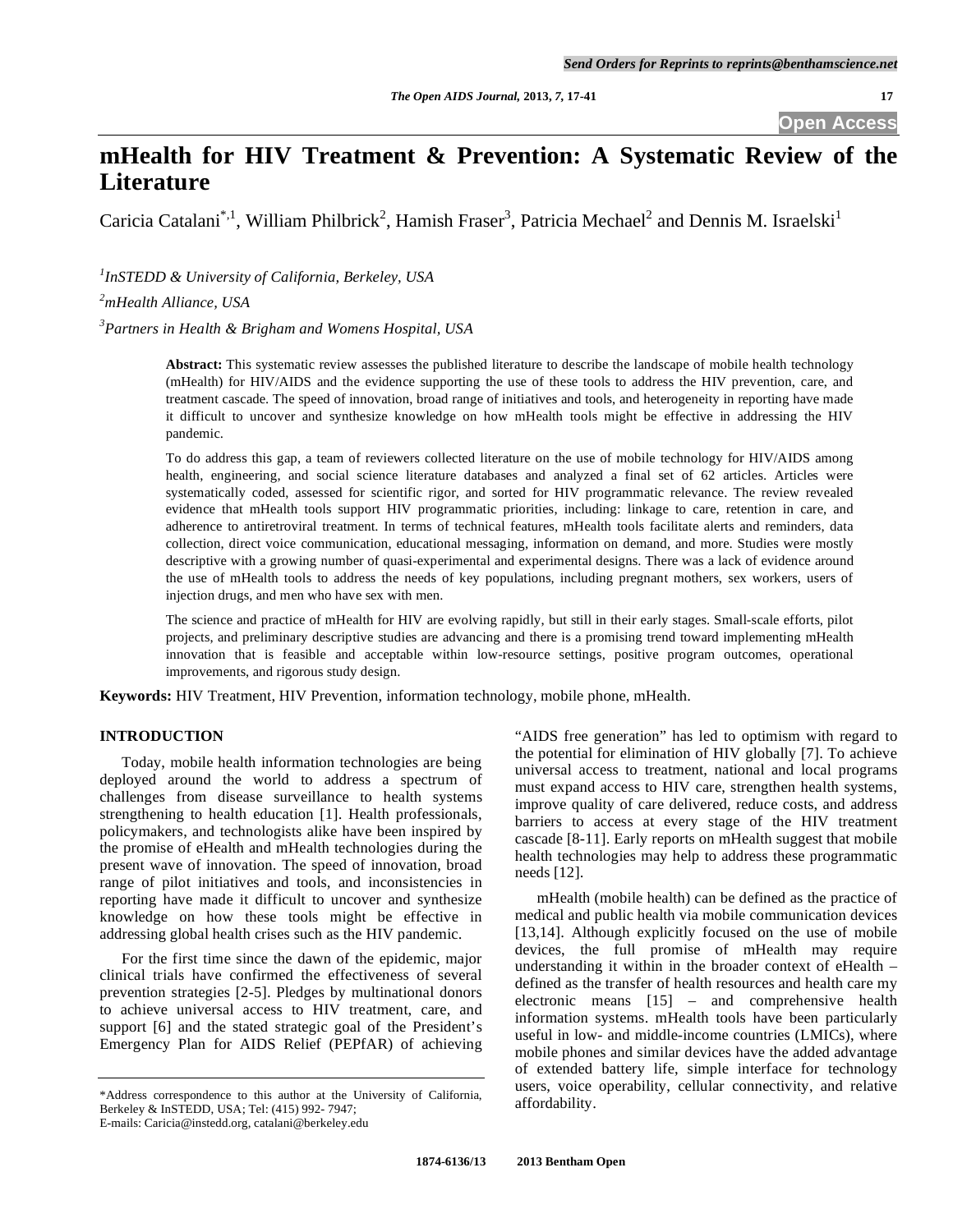This systematic review describes the overall landscape of mHealth for HIV/AIDS as reflected in the published literature and evidence related to the use of mHealth to address specific programmatic requirements along the cascade of HIV prevention, care, and treatment as reflected in the research literature.

### **METHODS**

 Initially, a search of all published articles referring to mHealth was conducted. We searched for the following terms within title, abstract, or author keywords using this logic: mHealth OR ((handheld computers OR mobile device OR cellular phone OR mobile phone) AND health). We limited the search to articles published in English during the past ten years, from January 2001 to December 2011. The term handheld computer captured a variety of types of devices, including tablet devices such as iPads, personal digital assistants (PDAs), and devices for global positioning systems (GPS). To capture this multidisciplinary field, we searched among health, engineering, technology, and social

science databases: Pubmed/Medline, Scopus, Embase, Cochrane, CABI Global Health, Compendex, Web of Science, INSPEC, Popline, WHO Technical Reports, and Google Scholar. Finally, we searched within the collection of unique mHealth articles (as depicted in Fig. **1**) to identify only those referring to HIV or AIDS within the title, abstract, or author keywords.

 To categorize and assess the literature, three independent reviewers systematically coded each article to identify descriptions of the following topics: methods, design, implementation science category, rigor, purpose of technology, theoretical framework, location, population served, community engagement/participation, stage of cascade, impact, findings, and conclusions. Finally, coded information was gathered and summarized for each article by each reviewer. If there was any disagreement between all three reviewers' code summaries, a senior researcher fully reviewed the article and code to settle the discrepancy with their final determination. This process resulted in the article descriptions in Tables **1** and **2**.

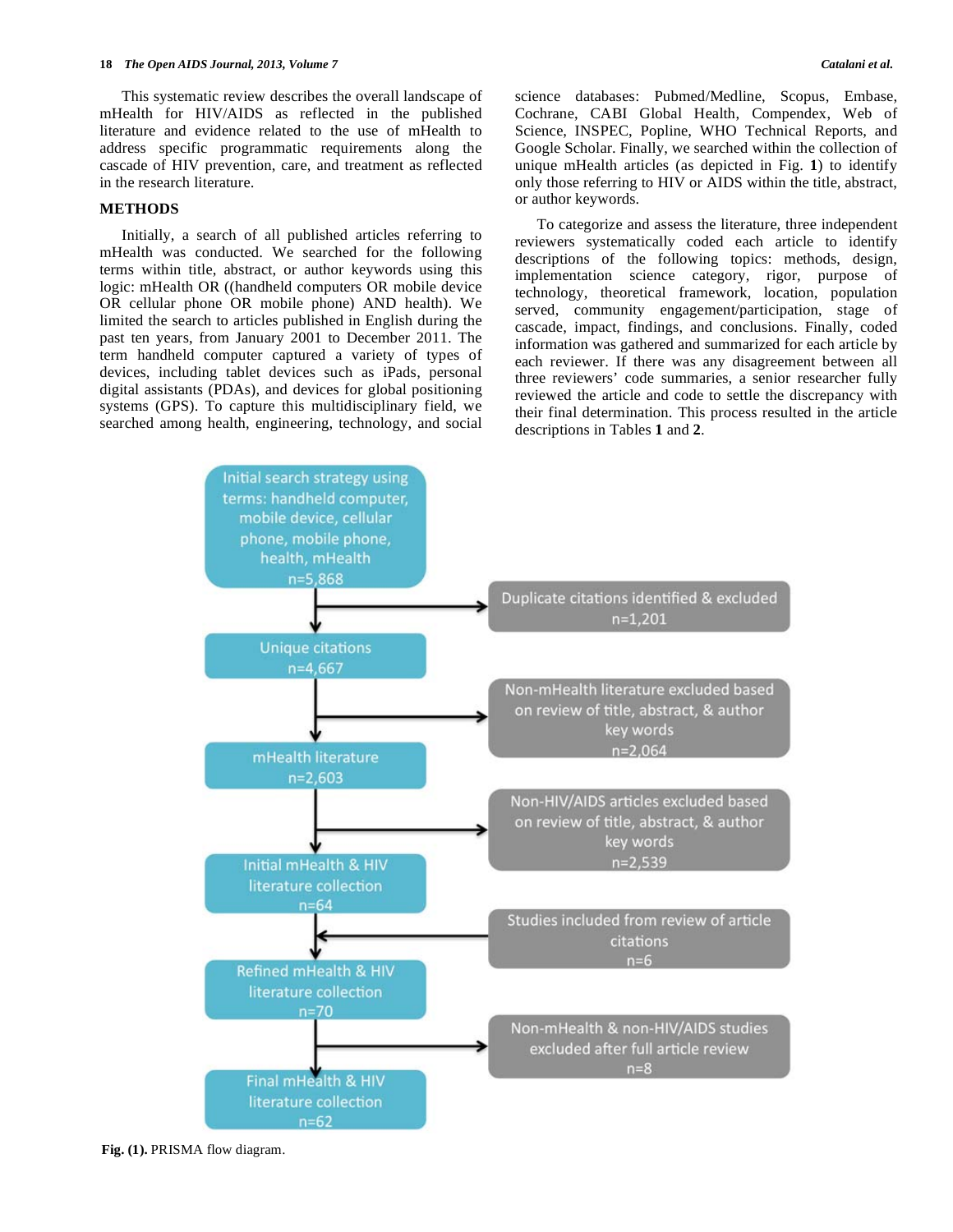# **Table 1. Non-Research Literature**

| <b>First Author</b> | Year | <b>Article Title</b>                                                                                                                                               | Type of<br>Article   | Conclusions<br>Summary                                                                                                                                                                                                                                                                                                                                                             |                               |                 |            | Specific   | purpose of<br>technology |                                         |                |             |         | Context         |        |
|---------------------|------|--------------------------------------------------------------------------------------------------------------------------------------------------------------------|----------------------|------------------------------------------------------------------------------------------------------------------------------------------------------------------------------------------------------------------------------------------------------------------------------------------------------------------------------------------------------------------------------------|-------------------------------|-----------------|------------|------------|--------------------------|-----------------------------------------|----------------|-------------|---------|-----------------|--------|
|                     |      |                                                                                                                                                                    |                      |                                                                                                                                                                                                                                                                                                                                                                                    | <b>Alerts &amp; Reminders</b> | Data Collection | Edu-cation | EMR/EHR    | Mapping                  | <b>Decision Support</b>                 | Info on Demand | Direct Comm | Popn    | Rural/Urban     | Region |
| Blake               | 2008 | Innovation in<br>practice:<br>mobile phone<br>technology in<br>patient care                                                                                        | Literature<br>review | Mobile phones are becoming<br>increasingly important to<br>health promotion --<br>particularly dietary, smoking<br>cessation, physical activity<br>intervention -- and patient<br>monitoring in chronic disease<br>-- particularly cancer, asthma,<br>and diabetes. HIV-related<br>literature is mentioned with<br>reference to smoking<br>cessation interventions among<br>PLHIV. |                               |                 |            |            |                          |                                         |                | V           | General | Rural,<br>Urban | Global |
| Boyer               | 2010 | Wireless<br>Technologies,<br>Ubiquitous<br>Computing and<br>Mobile Health:<br>Application to<br>Drug Abuse<br>Treatment and<br>Compliance<br>with HIV<br>Therapies | Literature<br>review | There is potential for<br>extending the reach of<br>behavioral interventions from<br>clinical settings into natural<br>environments with the use of<br>mobile health technologies.                                                                                                                                                                                                 |                               |                 |            |            |                          |                                         |                | V           | General | Rural,<br>Urban | Global |
| Chan                | 2010 | A technology<br>selection<br>framework for<br>supporting<br>delivery of<br>patient-<br>oriented health<br>interventions<br>in developing<br>countries              | Position<br>paper    | A framework for selecting<br>patient-oriented technologies<br>in developing countries can<br>be applied to health<br>interventions across many<br>domains to explore how and<br>whether available<br>technologies can support<br>deliver of intrventions with<br>target populations.                                                                                               |                               |                 |            | technology |                          | Overall review, not focused on specific |                |             | General | Rural,<br>Urban | Global |
| Chi                 | 2010 | Mobile phones<br>to improve<br>HIV treatment<br>adherence                                                                                                          | Editorial<br>comment | WelTel study provides some<br>of the first randomised data<br>for mobile phone-based<br>health interventions, however<br>a clearer understanding of the<br>mechanism behind the<br>intervention's effectiveness<br>could provide insight into<br>why SMS worked to improve<br>adherence to ARTs and how<br>the intervention might be<br>optimised and replicated<br>elsewhere.     | V                             |                 |            |            |                          |                                         |                | V           | N/A     | N/A             | N/A    |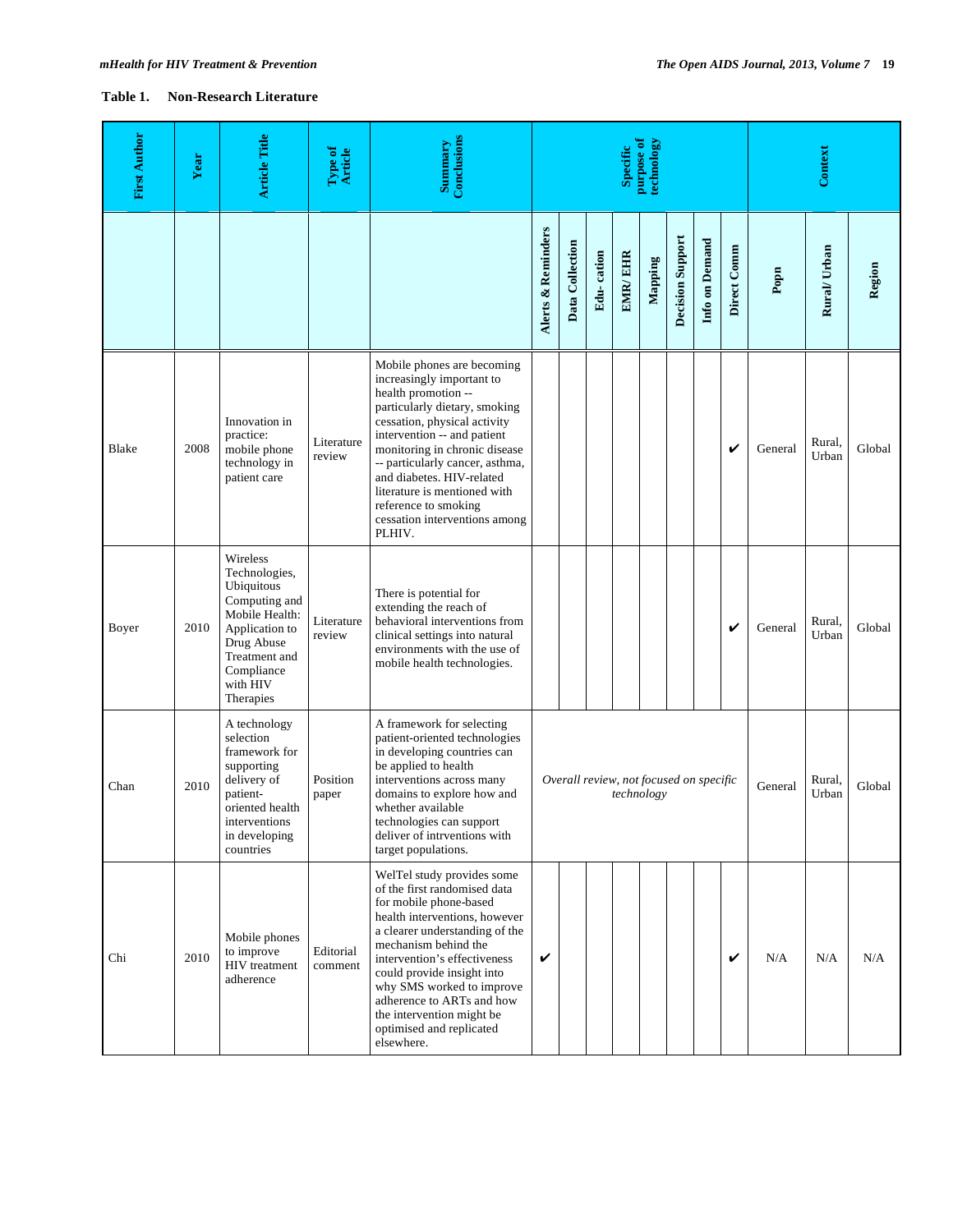| <b>First Author</b> | Year | <b>Article Title</b>                                                                                                                                                                                                   | Type of<br>Article                  | Conclusions<br>Summary                                                                                                                                                                                                                                                                                                                 |                               |                 |            | Specific       | purpose of<br>technology |                                         |                |             |                              | Context         |                      |
|---------------------|------|------------------------------------------------------------------------------------------------------------------------------------------------------------------------------------------------------------------------|-------------------------------------|----------------------------------------------------------------------------------------------------------------------------------------------------------------------------------------------------------------------------------------------------------------------------------------------------------------------------------------|-------------------------------|-----------------|------------|----------------|--------------------------|-----------------------------------------|----------------|-------------|------------------------------|-----------------|----------------------|
|                     |      |                                                                                                                                                                                                                        |                                     |                                                                                                                                                                                                                                                                                                                                        | <b>Alerts &amp; Reminders</b> | Data Collection | Edu-cation | <b>EMR/EHR</b> | Mapping                  | <b>Decision Support</b>                 | Info on Demand | Direct Comm | Popn                         | Rural/Urban     | Region               |
| Chiasson            | 2010 | <b>HIV</b><br>Prevention and<br>Care in the<br>Digital Age                                                                                                                                                             | Position<br>paper                   | HIV prevention and care<br>programs using digital media<br>have great potential to cost-<br>effectively meet the complex<br>needs of diverse and often<br>underserved populations<br>living with or at high risk of<br>HIV.                                                                                                            |                               |                 |            |                | technology               | Overall review, not focused on specific |                |             | PLWHA.<br>Provider<br>s. MSM | Rural,<br>Urban | North<br>Americ<br>a |
| Curioso             | 2010 | Enhancing 'M-<br>Health' With<br>South-To-<br>South<br>Collaborations                                                                                                                                                  | Position<br>paper                   | South-to-South partnerships<br>are key to maximizing the<br>benefits of mHealth<br>technologies.                                                                                                                                                                                                                                       |                               |                 |            |                | technology               | Overall review, not focused on specific |                |             | N/A                          | N/A             | N/A                  |
| de Costa            | 2010 | Design of a<br>randomized<br>trial to<br>evaluate the<br>influence of<br>mobile phone<br>reminders on<br>adherence to<br>first line<br>antiretroviral<br>treatment in<br>South India -<br>the HIVIND<br>study protocol | <b>RCT</b><br>descriptio<br>$\bf n$ | N/A                                                                                                                                                                                                                                                                                                                                    | V                             |                 |            |                |                          |                                         |                |             | <b>PLWHA</b>                 | Rural,<br>Urban | Asia                 |
| Driscoll            | 2001 | HIV/AIDS and<br>information<br>and<br>communicatio<br>n technologies                                                                                                                                                   | Policy<br>analysis                  | IDRC, either alone, or as a<br>member of the UNDP-<br>initiated coalition can ensure<br>the responsible and ethical<br>introduction and<br>implementation of ICTs when<br>defining programs and<br>policies.                                                                                                                           |                               |                 |            |                | technology               | Overall review, not focused on specific |                |             | N/A                          | N/A             | N/A                  |
| Evans               | 2007 | A randomized<br>trial evaluating<br>Prosaptide for<br>HIV-<br>associated<br>sensory<br>neuropathies:<br>use of an<br>electronic<br>diary to record<br>neuropathic<br>pain.                                             | RCT,<br>pharma<br>efficacy<br>trial | Electronic diary is a viable<br>method for collecting patient<br>information, particularly in<br>regards to pain measurement,<br>for a short period of time<br>among diverse participants.<br>However, study found that 6-<br>week treatment with PRO was<br>safe but not effective at<br>reducing HIV-associated<br>neuropathic pain. |                               | V               |            |                |                          |                                         |                |             | <b>PLWHA</b>                 | N/R             | North<br>Americ<br>a |
| Fahey               | 2003 | Reminding<br>patients by text<br>message text<br>reminders                                                                                                                                                             | Editorial<br>Comment                | Patient reminder systems<br>might be financially<br>supported through reverse<br>billing.                                                                                                                                                                                                                                              | V                             |                 |            |                |                          |                                         |                |             | N/A                          | N/A             | N/A                  |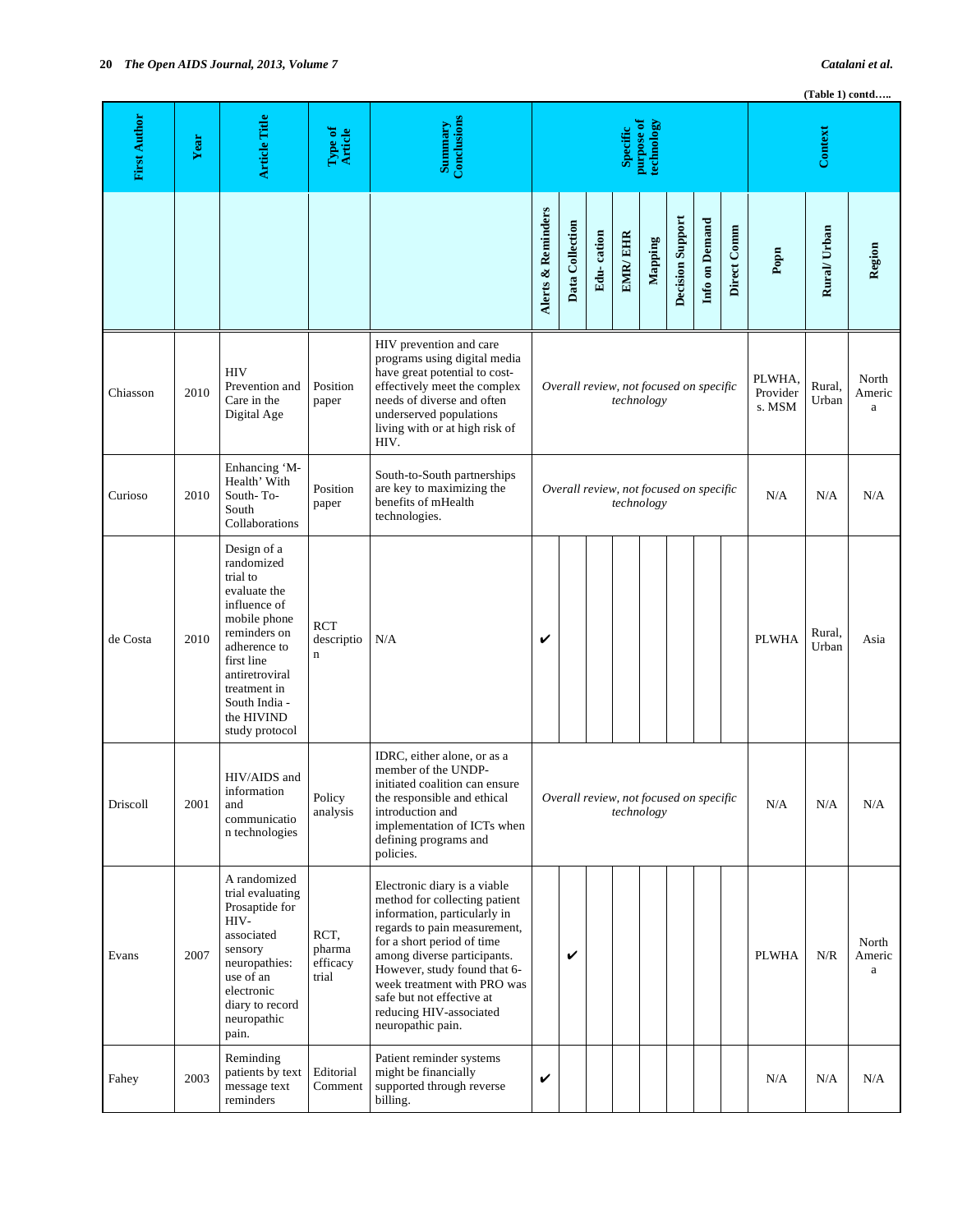| <b>First Author</b> | Year | <b>Article Title</b>                                                                                                                                 | Type of<br>Article                         | Conclusions<br>Summary                                                                                                                                                                                                                                                                                                  |                               |                 |            |         | Specific<br>purpose of<br>technology |                                         |                |             |                          | Context         |                      |
|---------------------|------|------------------------------------------------------------------------------------------------------------------------------------------------------|--------------------------------------------|-------------------------------------------------------------------------------------------------------------------------------------------------------------------------------------------------------------------------------------------------------------------------------------------------------------------------|-------------------------------|-----------------|------------|---------|--------------------------------------|-----------------------------------------|----------------|-------------|--------------------------|-----------------|----------------------|
|                     |      |                                                                                                                                                      |                                            |                                                                                                                                                                                                                                                                                                                         | <b>Alerts &amp; Reminders</b> | Data Collection | Edu-cation | EMR/EHR | Mapping                              | <b>Decision Support</b>                 | Info on Demand | Direct Comm | $P$ opn                  | Rural/Urban     | Region               |
| Fraser              | 2010 | Implementing<br>medical<br>information<br>systems in<br>developing<br>countries, what<br>works and<br>what doesn't                                   | Position<br>paper,<br>Literature<br>review | The mHealth approach is<br>rapidly gaining ground in<br>many developing countries,<br>allowing real time data access<br>and management in locations<br>with no infrastructure other<br>than a cell phone tower.                                                                                                         | V                             | V               |            | V       |                                      |                                         | V              |             | General                  | Rural,<br>Urban | Global               |
| Gallagher           | 2007 | Use of Rapid<br>Behavioral<br>Assessments to<br>Determine the<br>Prevalence of<br><b>HIV Risk</b><br>Behaviors in<br><b>High Risk</b><br>Populations | Cross<br>sectional<br>survey               | Rapid health behavioral<br>assessments were successfully<br>conducted in widely disparate<br>circumstances and provided<br>the participating health<br>departments with important<br>behavioral data. This data will<br>be helpful in creating and<br>maintaining programs aimed<br>at preventing the spread of<br>HIV. |                               | V               |            |         |                                      |                                         |                |             | <b>MSM</b>               | Urban           | North<br>Americ<br>a |
| Geibel              | 2008 | Factors<br>Associated<br>with Self-<br>reported<br>Unprotected<br>Anal Sex<br>Among Male<br>SW in<br>Mombsa,<br>Kenya                                | Cross<br>sectional<br>survey               | PDA-based survey was<br>effectively used to identify<br>risk factors associated with<br>anal sex for MSM sexx<br>workers to inform<br>development of targeted<br>prevention strategies.                                                                                                                                 |                               | V               |            |         |                                      |                                         |                |             | SW,<br><b>MSM</b>        | Urban           | Africa               |
| Kahn                | 2010 | 'Mobile' Health<br>Needs and<br>Opportunities<br>in Developing<br>Countries                                                                          | Position<br>paper                          | Various mHealth applications<br>offer opportunities to respond<br>to disease burden of<br>developing countries. In<br>reviewing the literature, there<br>are several positive examples<br>but little solid evaluation of<br>clinical or economic<br>performance.                                                        |                               |                 |            |         | technology                           | Overall review, not focused on specific |                |             | General                  | N/A             | Global               |
| Leach-<br>Lemens    | 2009 | Using mobile<br>phones in HIV<br>care and<br>prevention                                                                                              | Literature<br>review,<br>Position<br>paper | Across the cases described,<br>there are several underlying<br>mHealth program<br>characteristics that enable<br>improved health care delivery<br>& increased efficiency of<br>healthcare systems. There<br>remains a need to build a<br>solid evidence-based of<br>impact assessments.                                 |                               |                 |            |         | technology                           | Overall review, not focused on specific |                |             | General,<br><b>PLWHA</b> | Rural,<br>Urban | Africa               |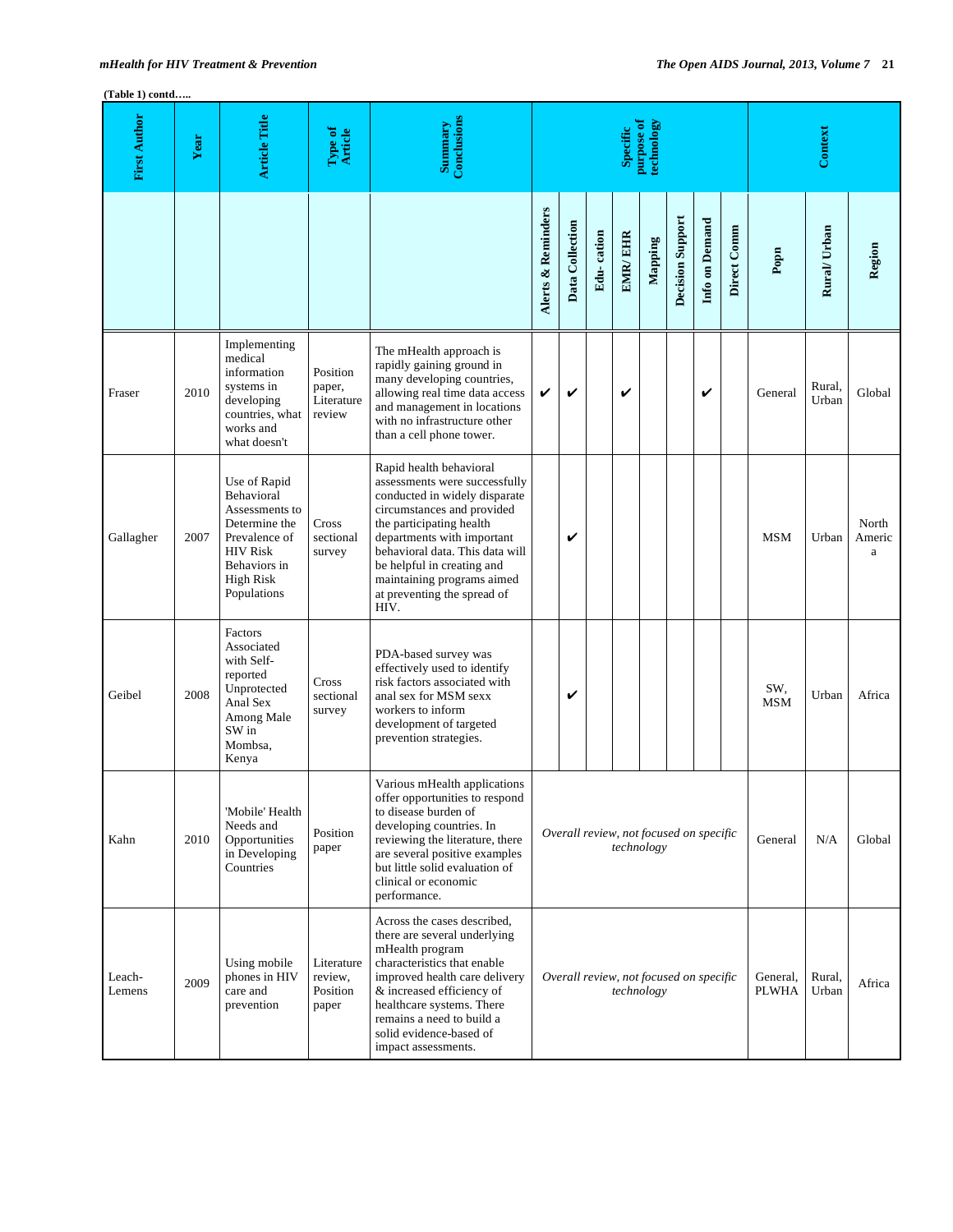| <b>First Author</b> | Year | <b>Article Title</b>                                                                                                                                            | Type of<br>Article        | Conclusions<br>Summary                                                                                                                                                                     |                    |                 |            | Specific                                              | purpose of<br>technology |                         |                |              |                                                | Context         |        |
|---------------------|------|-----------------------------------------------------------------------------------------------------------------------------------------------------------------|---------------------------|--------------------------------------------------------------------------------------------------------------------------------------------------------------------------------------------|--------------------|-----------------|------------|-------------------------------------------------------|--------------------------|-------------------------|----------------|--------------|------------------------------------------------|-----------------|--------|
|                     |      |                                                                                                                                                                 |                           |                                                                                                                                                                                            | Alerts & Reminders | Data Collection | Edu-cation | EMR/EHR                                               | Mapping                  | <b>Decision Support</b> | Info on Demand | Direct Comm  | $P$ opn                                        | Rural/Urban     | Region |
| Lester              | 2006 | Cell phones:<br>tightening the<br>communication<br>gap in resource-<br>limited<br>antiretroviral<br>programmes?                                                 | Position<br>paper         | Members of a clinic in Kenya<br>rarely receive health<br>information from providers via<br>phone and that over half of<br>them would be willing to<br>receive such information.            | V                  |                 | V          |                                                       |                          |                         | V              | V            | PLWHA.<br>SW,<br>Pregnant<br>women             | Rural           | Africa |
| Lester              | 2008 | Mobile phones:<br>exceptional tools<br>for HIV/AIDS,<br>health, and crisis<br>management                                                                        | Position<br>paper         | Mobile phones offer an<br>opportunity to expand health<br>care services in resource poor<br>settings.                                                                                      |                    |                 |            | Overall review, not focused on specific<br>technology |                          |                         |                |              | <b>PLWHA</b>                                   | Rural,<br>Urban | Africa |
| Lester              | 2009 | The HAART cell<br>phone adherence<br>trial: a randomized<br>controlled trial<br>protocol                                                                        | <b>RCT</b><br>description | N/A                                                                                                                                                                                        | V                  |                 |            |                                                       |                          |                         |                |              | <b>PLWHA</b>                                   | Urban           | Africa |
| Marcus              | 2009 | NIH recognizes<br>engineering<br>professor's<br>innovative<br>research with<br>major award                                                                      | News update               | Mobile phone diagnostic tools<br>developed at UCLA can be<br>used to measure CD4/CD8<br>count among PLWHA at<br>point-of-care for faster and<br>potentially less expensive lab<br>results. |                    |                 |            |                                                       |                          |                         |                |              | N/A                                            | N/A             | N/A    |
| Padma               | 2010 | Developing<br>Solutions                                                                                                                                         | News update               | As people around the world<br>become more connected, the<br>global health community uses<br>information and<br>communication technology to<br>combat HIV in the developing<br>world.       | V                  |                 |            |                                                       |                          |                         |                |              | N/A                                            | N/A             | N/A    |
| Price               | 2008 | Texting<br>appointment<br>reminders reduces<br>'Did not Attend'<br>rates, is popular<br>with patients and<br>is cost-effective                                  | Editorial<br>Comment      | Text message reminder system<br>was piloted in a sexual health<br>clinic and preliminary<br>outcomes data indicates<br>improvement in "did not<br>attend" rates.                           | V                  |                 |            |                                                       |                          |                         |                |              | General                                        | Urban           | Europe |
| Rothera<br>m-Borus  | 2011 | Project<br>Masihambisane: a<br>cluster randomised<br>controlled trial with<br>peer mentors to<br>improve outcomes<br>for pregnant<br>mothers living with<br>HIV | <b>RCT</b><br>description | N/A                                                                                                                                                                                        | V                  | V               |            |                                                       |                          |                         |                | $\checkmark$ | Women.<br>Pregnant<br>Infants,<br><b>PLWHA</b> | Rural           | Africa |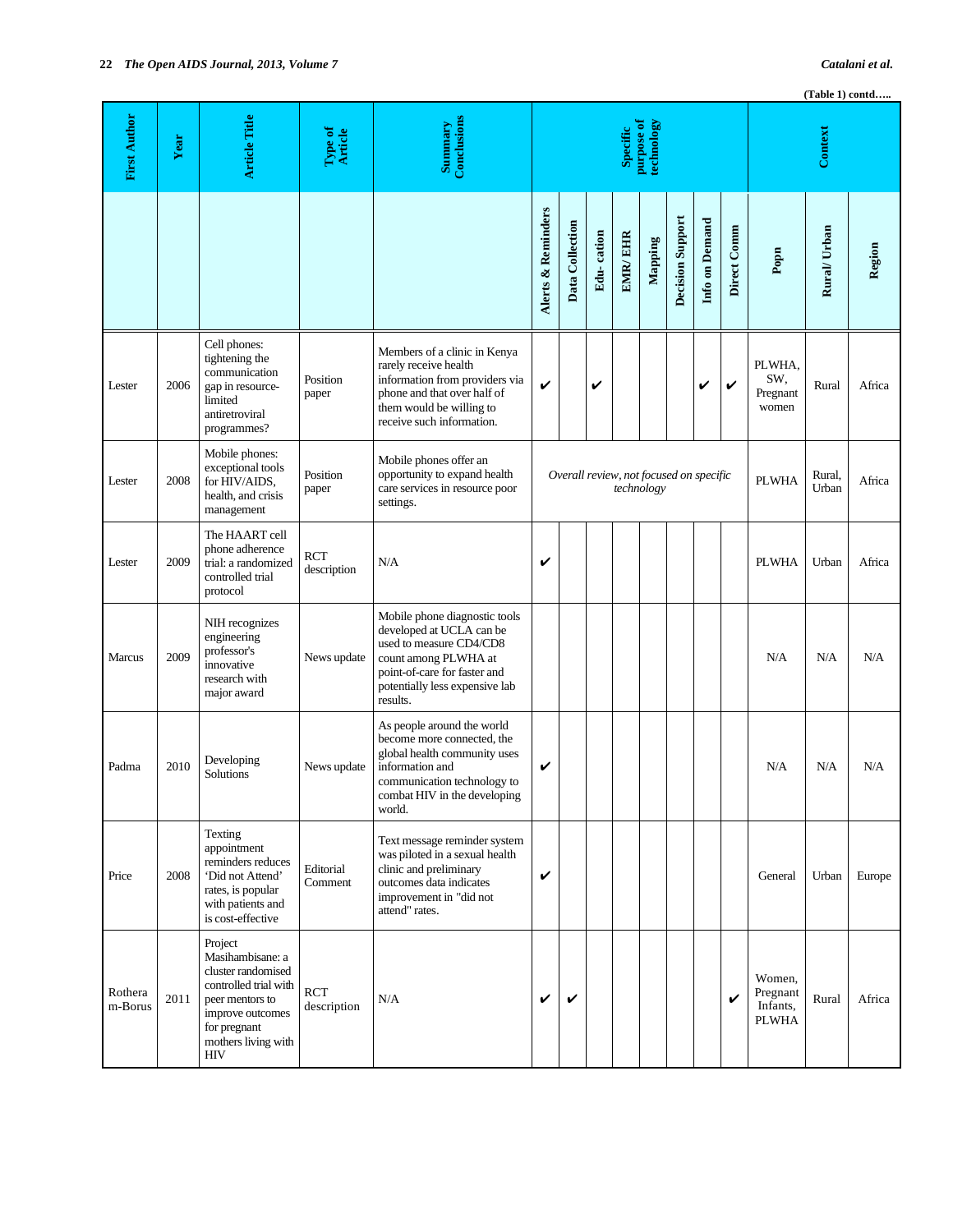| <b>First Author</b>      | Year | <b>Article Title</b>                                                                                                                                    | Type of<br>Article   | Conclusions<br>Summary                                                                                                                                                                                                                                                                                                                                 |                    |                 |            |                                                       | Specific<br>purpose of<br>technology |                         |                |             |                     | Context         |                             |
|--------------------------|------|---------------------------------------------------------------------------------------------------------------------------------------------------------|----------------------|--------------------------------------------------------------------------------------------------------------------------------------------------------------------------------------------------------------------------------------------------------------------------------------------------------------------------------------------------------|--------------------|-----------------|------------|-------------------------------------------------------|--------------------------------------|-------------------------|----------------|-------------|---------------------|-----------------|-----------------------------|
|                          |      |                                                                                                                                                         |                      |                                                                                                                                                                                                                                                                                                                                                        | Alerts & Reminders | Data Collection | Edu-cation | <b>EMR/EHR</b>                                        | Mapping                              | <b>Decision Support</b> | Info on Demand | Direct Comm | Popn                | Rural/Urban     | Region                      |
| Shet                     | 2011 | India calling:<br>harnessing the<br>promise of mobile<br>phones for HIV<br>healthcare                                                                   | Position<br>paper    | Mobile phones have the<br>potential to induce a<br>paradigm<br>shift in healthcare delivery in<br>resource-limited settings by<br>empowering patients to stay<br>connected to healthcare<br>providers, personalizing<br>healthcare messages,<br>facilitating collection of<br>patient data and training rural<br>professionals with health<br>updates. |                    | $\checkmark$    | V          |                                                       |                                      | V                       |                | V           | <b>PLWHA</b>        | Rural,<br>Urban | Global                      |
| Swendeman                | 2010 | Innovation in<br>sexually<br>transmitted disease<br>and HIV<br>prevention:<br>Internet and<br>mobile phone<br>delivery vehicles<br>for global diffusion | Literature<br>review | This electronic expansion<br>will enable low-cost, highly<br>engaging, and ubiquitous<br>STD/HIV prevention and<br>treatment support<br>interventions at an<br>unprecedented scale.                                                                                                                                                                    |                    |                 |            | Overall review, not focused on specific<br>technology |                                      |                         |                |             | General             | Rural,<br>Urban | Global                      |
| Tolly                    | 2009 | Innovative use of<br>cell phone<br>technology for<br><b>HIV/AIDS</b><br>behavior change<br>communitcation                                               | Position<br>paper    | Three CellLife pilots explore<br>the use of mobile phones for<br>HIV services in South<br>Africa, including HIV<br>treatment information<br>communication, adherence<br>support, & widespread HIV<br>education.                                                                                                                                        | V                  |                 | V          |                                                       |                                      |                         | V              |             | PLWHA.<br>General   | Rural,<br>Urban | Africa                      |
| Tomnay                   | 2005 | New technology<br>and partner<br>notification - why<br>aren't we using<br>them?                                                                         | Position<br>paper    | By informing partners of<br>HIV positive individuals, or<br>identifying partners that<br>could be in an at-risk<br>scenario, the chance for HIV<br>transmission could be<br>significantly smaller.<br>Information technology can<br>play a pivotal part in the<br>process, however, there are<br>important ethical<br>considerations to assess.        |                    |                 |            |                                                       |                                      |                         | V              | V           | PLWHA,<br>Providers | Rural,<br>Urban | North<br>America,<br>Europe |
| Vital Wave<br>Consulting | 2009 | mHealth for<br>Development: The<br>Opportunity of<br>Mobile<br>Technology for<br>Healthcare in the<br>Developing World                                  | Position<br>paper    | mHealth field is still in its<br>early stages, however it has<br>already begun to transform<br>health and dozens of new<br>mHealth applications are<br>being implemented. To<br>advance mHealth, dynamic<br>multi-sector collaboration<br>between governments,<br>multilateral organizations,<br>and private sector is needed.                         | V                  | V               | V          | V                                                     | V                                    | V                       | V              | V           | General             | Rural           | Global                      |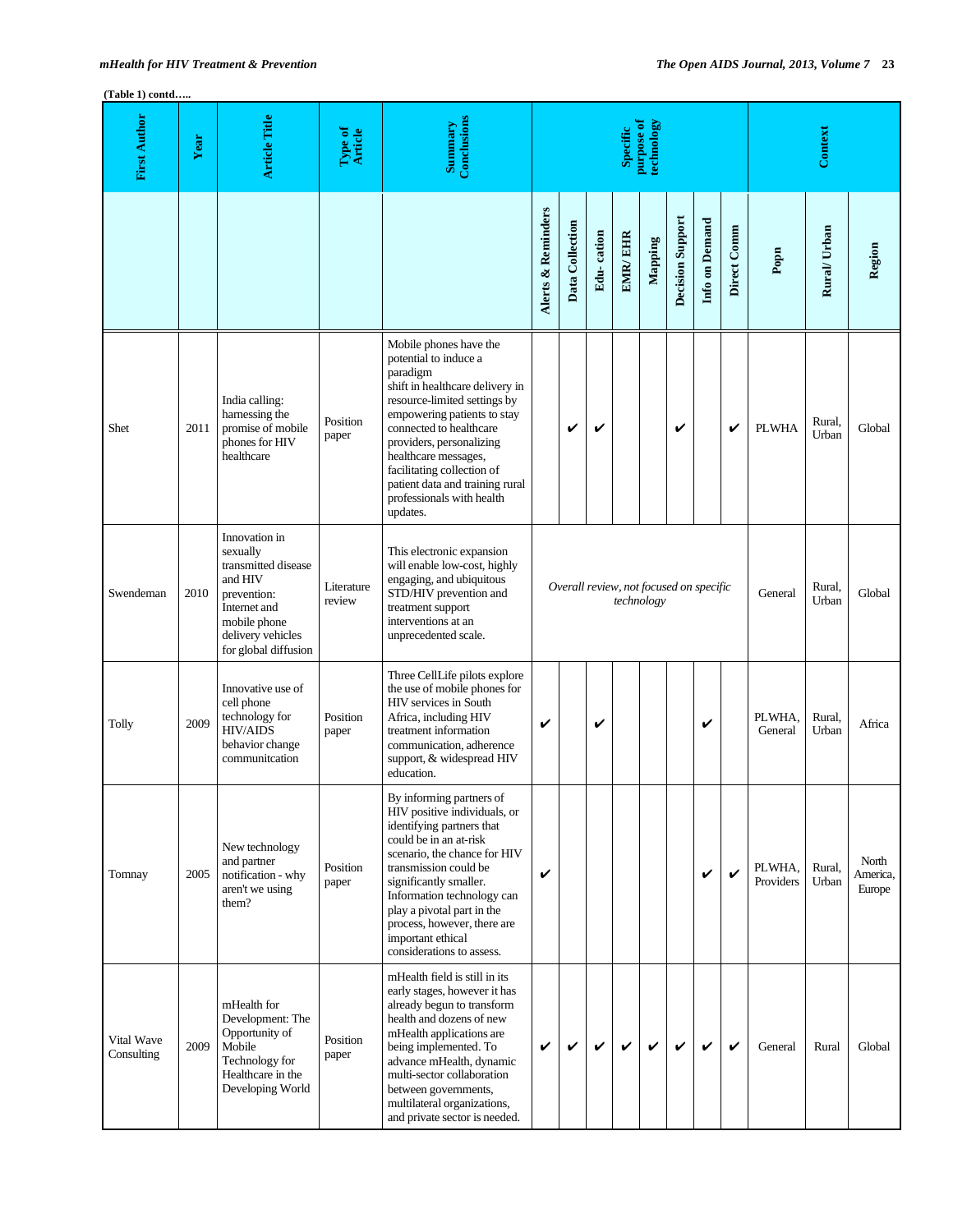## **Table 2. Research Literature**

| <b>First Author</b> | Year | <b>Article Title</b>                                                                                                                                                                                             | <b>Implementation Science Component</b> |       | <b>Methods</b> |                | Design        |               | Study type                             |                               |                 |            |                | Specific purpose of technology |                  |                |             |                    | Context                |                    | Findings                                                                                                                                                                                                                                                                                                                                                    |
|---------------------|------|------------------------------------------------------------------------------------------------------------------------------------------------------------------------------------------------------------------|-----------------------------------------|-------|----------------|----------------|---------------|---------------|----------------------------------------|-------------------------------|-----------------|------------|----------------|--------------------------------|------------------|----------------|-------------|--------------------|------------------------|--------------------|-------------------------------------------------------------------------------------------------------------------------------------------------------------------------------------------------------------------------------------------------------------------------------------------------------------------------------------------------------------|
|                     |      |                                                                                                                                                                                                                  |                                         | Quant | Qual           | Multiple msmts | Control Group | Randomization | 1=descriptive 2=relational<br>3-causal | <b>Alerts &amp; Reminders</b> | Data Collection | Edu-cation | <b>EMR/EHR</b> | Mapping                        | Decision Support | Info on Demand | Direct Comm | $_{\rm Popn}$      | Rural/Urban            | Region             |                                                                                                                                                                                                                                                                                                                                                             |
| Ammassari           | 2011 | <b>Timed Short</b><br>Messaging<br>Service<br><b>Improves</b><br>Adherence and<br>Virological<br>Outcomes in<br>$HIV-1-$<br>Infected<br>Patients With<br>Suboptimal<br>Adherence to<br>Antiretroviral<br>Therapy | Evaluation                              | V     |                | V              |               |               | $\overline{2}$                         | V                             |                 |            |                |                                |                  |                |             | <b>PLWHA</b>       | $\overline{\text{NR}}$ | Europe             | An intervention that<br>provided short SMS<br>text message<br>reminders at the time<br>of ART dosing,<br>everyday, among<br>adults with low-ART<br>adherence in Italy was<br>associated with<br>improved self-reported<br>adherence and viral<br>load for participants<br>during a 9-month trial.                                                           |
| Bernabe-Ortiz 2008  |      | Handheld<br>computers for<br>self-<br>administered<br>sensitive data<br>collection: A<br>comparative<br>study in Peru                                                                                            | valuation<br>щ                          | V     |                |                | V             |               | $\overline{2}$                         |                               | V               |            |                |                                |                  |                |             | Young adults       | Urban                  | uth America<br>સ્ર | Compared to paper<br>surveys, PDAs were<br>useful for collecting<br>information about<br>sexual behavior in<br>young people in Peru,<br>eliciting equivalent<br>responses to sensitive<br>questions. This study<br>demonstrates that it is<br>feasible to develop a<br>low-cost, open source<br>application for PDAs<br>to collect sexual<br>behavior data. |
| Blaya               |      | E-Health<br>Technologies<br>2010 Show Promise<br>In Developing<br>Countries                                                                                                                                      | Literature review                       | V     | V              |                |               |               | 1                                      |                               |                 |            |                |                                |                  |                |             | General population | Rural, Urban           | Global             | To date, most eHealth<br>studies in developing<br>countries have been<br>small: focused on<br>process indicators<br>rather than patient<br>outcomes, or on the<br>attitudes of users and<br>patients; and,<br>performed mostly by<br>academic groups.                                                                                                       |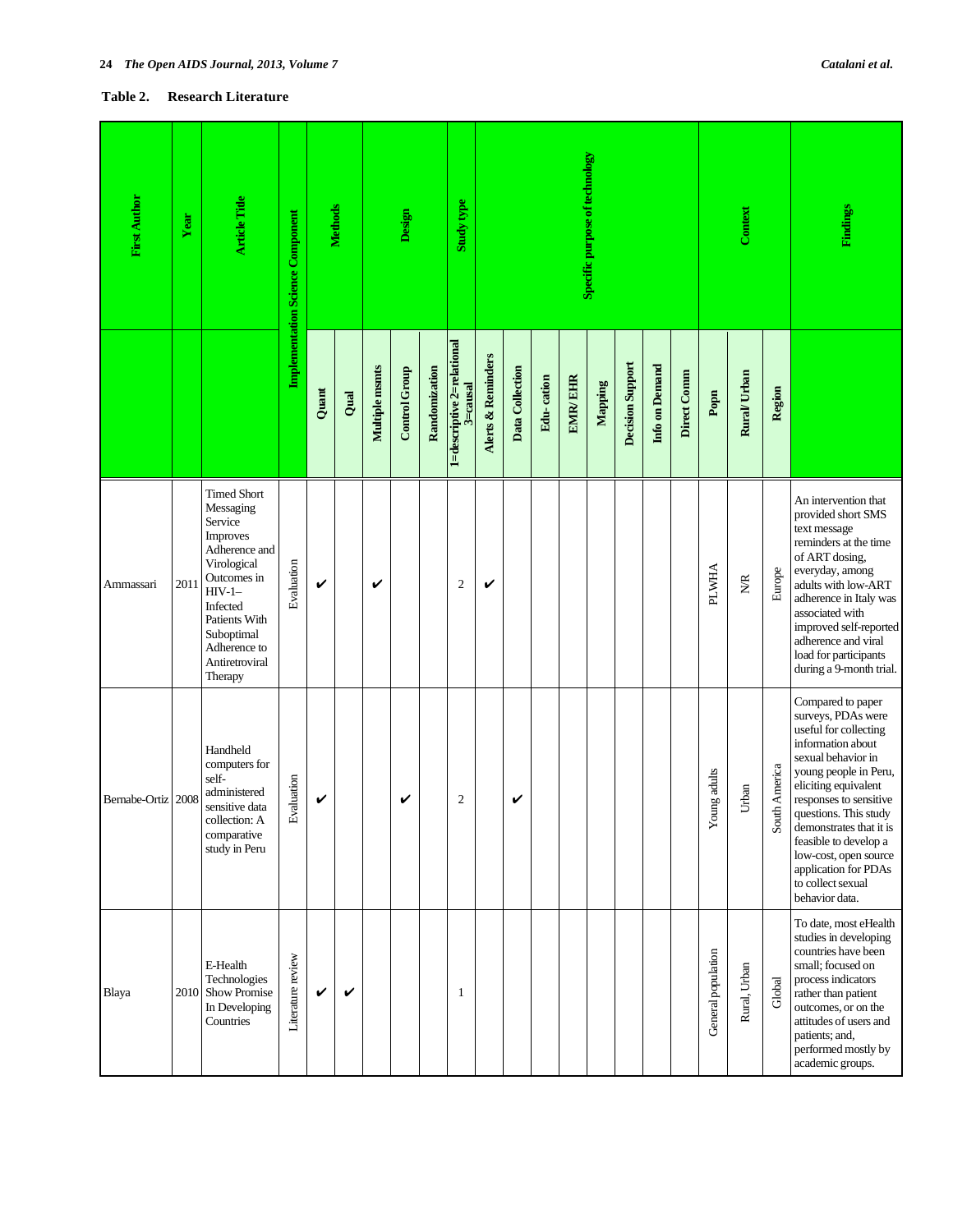| $(1$ avic $2)$ contu |      |                                                                                                                                                                |                                         |       |                |                |               |               |                                        |                    |                 |            |                |                                |                         |                |             |                             |             |               |                                                                                                                                                                                                                                                                                          |
|----------------------|------|----------------------------------------------------------------------------------------------------------------------------------------------------------------|-----------------------------------------|-------|----------------|----------------|---------------|---------------|----------------------------------------|--------------------|-----------------|------------|----------------|--------------------------------|-------------------------|----------------|-------------|-----------------------------|-------------|---------------|------------------------------------------------------------------------------------------------------------------------------------------------------------------------------------------------------------------------------------------------------------------------------------------|
| <b>First Author</b>  | Year | <b>Article Title</b>                                                                                                                                           | <b>Implementation Science Component</b> |       | <b>Methods</b> |                | Design        |               | Study type                             |                    |                 |            |                | Specific purpose of technology |                         |                |             |                             | Context     |               | Findings                                                                                                                                                                                                                                                                                 |
|                      |      |                                                                                                                                                                |                                         | Quant | Qual           | Multiple msmts | Control Group | Randomization | 1=descriptive 2=relational<br>3=causal | Alerts & Reminders | Data Collection | Edu-cation | <b>EMR/EHR</b> | Mapping                        | <b>Decision Support</b> | Info on Demand | Direct Comm | $_{\rm Popn}$               | Rural/Urban | Region        |                                                                                                                                                                                                                                                                                          |
| <b>Brock</b>         | 2006 | Using digital<br>videos<br>displayed on<br>personal digital<br>assistants<br>(PDAs) to<br>enhance<br>patient<br>education in<br>clinical settings              | Evaluation                              | V     | V              | V              |               |               | $\overline{2}$                         |                    |                 | V          |                |                                |                         |                |             | PLWHA, African American Men | Urban       | North America | Exposure to patient<br>HIV education videos<br>displayed on a PDA in<br>clinical settings was<br>assoicated with<br>increased HIV<br>knowledge. The<br>intervention was<br>acceptable to<br>participants of a<br>variety of ages,<br>education levels, &<br>geographic locations.        |
| Chang                | 2008 | Responding to<br>the Human<br>Resource<br>Crisis: Peer<br>Health<br>Workers,<br>Mobile<br>Phones, and<br>HIV Care in<br>Rakai, Uganda                          | Evaluation                              |       | V              |                | V             |               | 2                                      |                    | V               |            | V              |                                |                         |                | V           | <b>PLWHA</b>                | Rural       | Africa        | As compared to the<br>traditional peer health<br>worker intervention,<br>clinical staff in rural<br>Uganda believed that<br>the peer health worker<br>$&$ mobile phone<br>intervention had<br>improved the delivery<br>of HIV treatment<br>services & overall<br>health of HIV patients. |
| Cheng                | 2008 | Participant and<br>interviewer<br>attitudes<br>toward<br>handheld<br>computers in<br>the context of<br><b>HIV/AIDS</b><br>programs in<br>sub-Saharan<br>Africa | Operations research / Evaluation        | V     |                |                | V             |               | $\overline{2}$                         |                    | V               |            |                |                                |                         |                |             | General                     | Urban       | Africa        | As compared to paper<br>surveys, PDA surveys<br>were associated with<br>bias to sensitive<br>questions toward<br>socially acceptable<br>responses among<br>participants in Angola.                                                                                                       |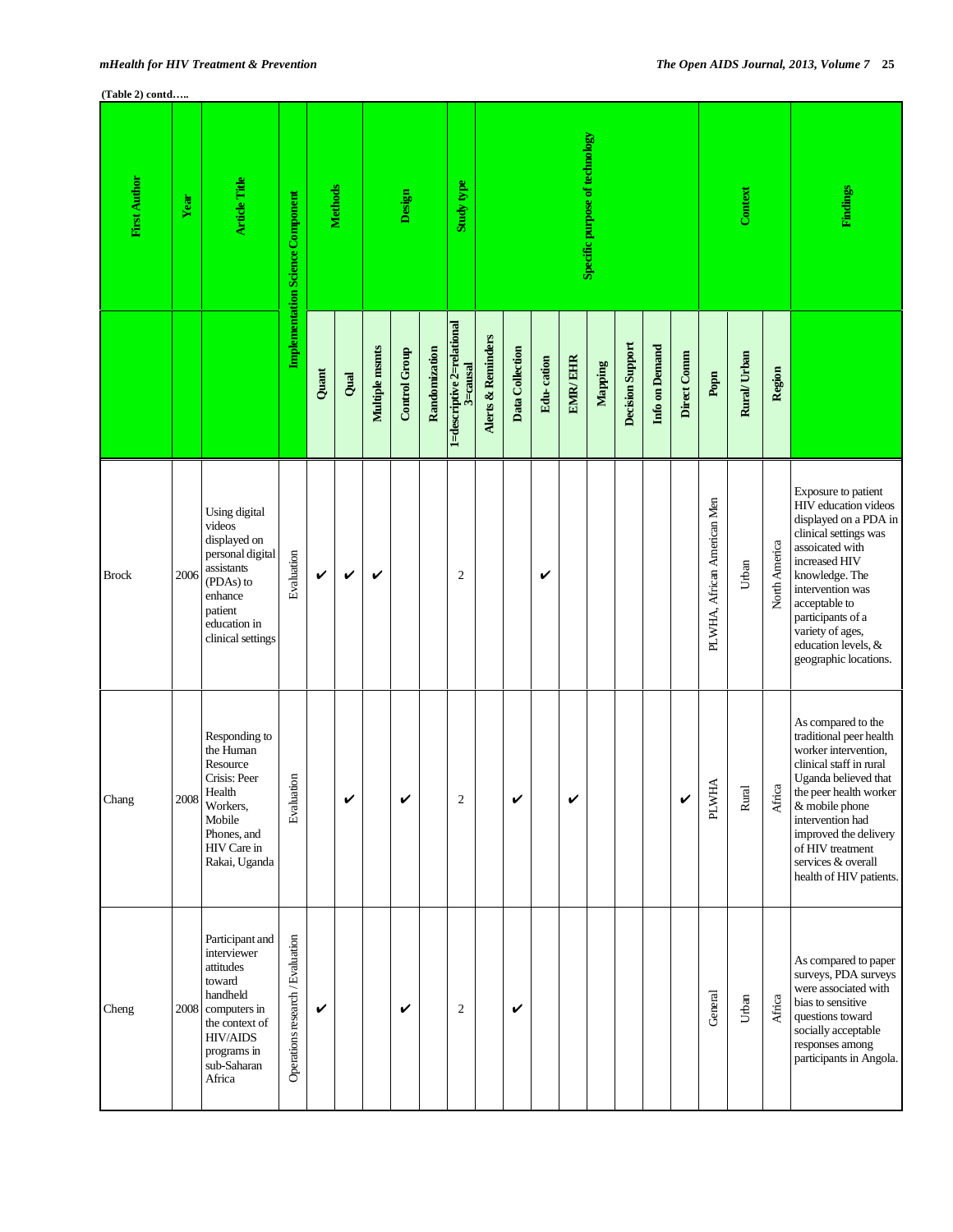| <b>First Author</b> | Year | <b>Article Title</b>                                                                                                                                                                                                     | <b>Implementation Science Component</b> |       | <b>Methods</b> |                | Design               |               | Study type                 |                    |                 |            |                | Specific purpose of technology |                         |                |             |                         | Context     |               | Findings                                                                                                                                                                                                                                         |
|---------------------|------|--------------------------------------------------------------------------------------------------------------------------------------------------------------------------------------------------------------------------|-----------------------------------------|-------|----------------|----------------|----------------------|---------------|----------------------------|--------------------|-----------------|------------|----------------|--------------------------------|-------------------------|----------------|-------------|-------------------------|-------------|---------------|--------------------------------------------------------------------------------------------------------------------------------------------------------------------------------------------------------------------------------------------------|
|                     |      |                                                                                                                                                                                                                          |                                         | Quant | Qual           | Multiple msmts | <b>Control Group</b> | Randomization | 1=descriptive 2=relational | Alerts & Reminders | Data Collection | Edu-cation | <b>EMR/EHR</b> | Mapping                        | <b>Decision Support</b> | Info on Demand | Direct Comm | $_{\rm Popn}$           | Rural Urban | Region        |                                                                                                                                                                                                                                                  |
| Chirowodzam 2009    |      | Using<br>Participatory<br>Methods and<br>Geographic<br>Information<br>Systems (GIS)<br>to Prepare for<br>an HIV<br>Community-<br><b>Based Trial in</b><br>Vulindlela,<br>South Africa<br>(Project<br>Accept-HPTN<br>043) | Monitoring                              |       | V              |                |                      |               | 1                          |                    | V               |            |                |                                |                         |                |             | General                 | Rural       | Africa        | Participatory GIS<br>methods can be used<br>to engage<br>communities $\&$<br>enhance<br>understanding of<br>local context in<br>prepraration for<br>community-based<br>HIV trial.                                                                |
| Cohen               | 2007 | Time to use<br>text reminders<br>in<br>genitourinary<br>medicine<br>clinics                                                                                                                                              | Operations research                     | V     |                |                |                      |               | 1                          | V                  |                 |            |                |                                |                         |                |             | General                 | Urban       | Europe        | Among patients at a<br>sexual health clinic<br>in the UK, the vast<br>majority own a<br>mobile phone &<br>view appointment<br>text-reminders<br>favorably. This<br>suggests that<br>text/voice reminders<br>may reduce non-<br>attendance rates. |
| Cornelius           | 2009 | Receptivity of<br>African<br>American<br>Adolescents to<br>an HIV-<br>Prevention<br>Curriculum<br>Enhanced by<br>Text<br>Messaging                                                                                       | Operations research                     |       | V              | V              |                      |               | $\overline{2}$             | V                  |                 | V          |                |                                |                         |                |             | Youth, African American | Urban       | North America | Adolescents were<br>receptive to receiving<br>text messages as a<br>booster to the HIV<br>education curriculum<br>currently offered.                                                                                                             |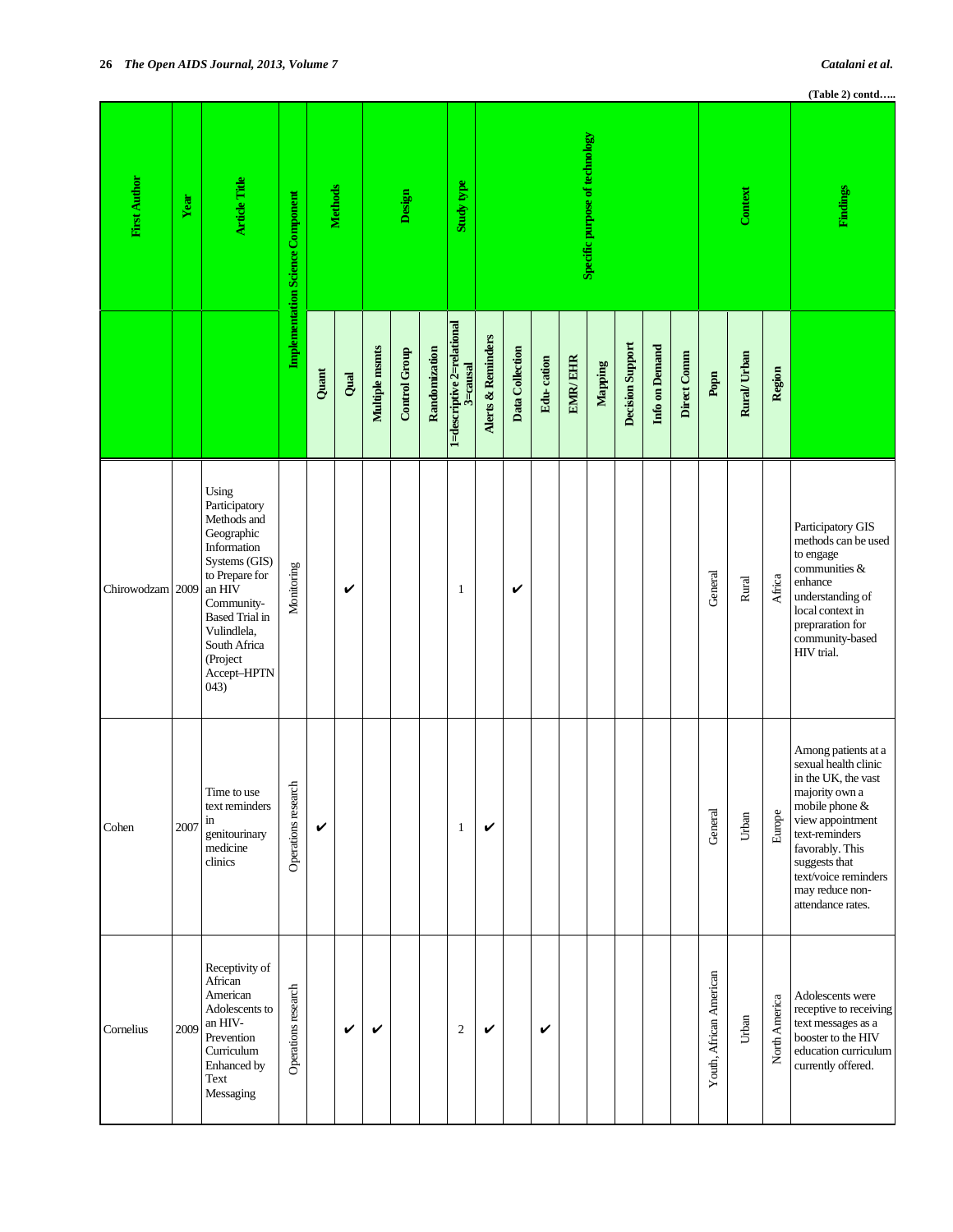| $1 \text{ and } 2 \text{ and } \dots$ |      |                                                                                                                                                                                                                                                      |                                         |                |      |                |                      |               |                            |                               |                 |            |                |                                |                         |                |             |               |              |                                      |                                                                                                                                                                                                                                                                      |
|---------------------------------------|------|------------------------------------------------------------------------------------------------------------------------------------------------------------------------------------------------------------------------------------------------------|-----------------------------------------|----------------|------|----------------|----------------------|---------------|----------------------------|-------------------------------|-----------------|------------|----------------|--------------------------------|-------------------------|----------------|-------------|---------------|--------------|--------------------------------------|----------------------------------------------------------------------------------------------------------------------------------------------------------------------------------------------------------------------------------------------------------------------|
| <b>First Author</b>                   | Year | <b>Article Title</b>                                                                                                                                                                                                                                 | <b>Implementation Science Component</b> | <b>Methods</b> |      |                | Design               |               | Study type                 |                               |                 |            |                | Specific purpose of technology |                         |                |             |               | Context      |                                      | Findings                                                                                                                                                                                                                                                             |
|                                       |      |                                                                                                                                                                                                                                                      |                                         | Quant          | Qual | Multiple msmts | <b>Control Group</b> | Randomization | 1=descriptive 2=relational | <b>Alerts &amp; Reminders</b> | Data Collection | Edu-cation | <b>EMR/EHR</b> | Mapping                        | <b>Decision Support</b> | Info on Demand | Direct Comm | $_{\rm Popn}$ | Rural/Urban  | Region                               |                                                                                                                                                                                                                                                                      |
| Crankshaw                             |      | Exploring the<br>Patterns of Use<br>and the<br>Feasibility of<br><b>Using Cellular</b><br>Phones for<br>Clinic<br>2010 Appointment<br>Reminders and<br>Adherence<br>Messages in an<br>Antiretroviral<br>Treatment<br>Clinic, Durban,<br>South Africa | Operations research                     | V              |      |                |                      |               | 1                          | V                             |                 |            |                |                                |                         |                |             | <b>PLWHA</b>  | Urban        | Africa                               | The use of mobile<br>phones for HIV-<br>patient outreach &<br>reminders is<br>acceptable to patients<br>& feasible given<br>patient-reported<br>mobile phone use.<br>Interventions<br>targeting women<br>must consider higher<br>barriers to mobile<br>phone access. |
| Curioso                               |      | Design and<br>Implementatio<br>n of Cell-<br>PREVEN: A<br>Real-Time<br>2005 Surveillance<br>System for<br>Adverse<br><b>Events Using</b><br>Cell Phones in<br>Peru                                                                                   | Monitoring                              | $\checkmark$   |      |                |                      |               | 1                          |                               | V               |            |                |                                |                         |                |             | SW, Providers | Rural, Urban | South, Central, or Caribbean America | As demonstrated by<br>this pilot, it is<br>feasible to develop a<br>health surveillance<br>system based on<br>mobile phones for<br>real-time data<br>collection in Peru.                                                                                             |
| Curioso                               |      | Access, use<br>and<br>perceptions<br>regarding<br>Internet, cell<br>phones and<br>2007 PDAs as a<br>means for<br>health<br>promotion for<br>people living<br>with HIV in<br>Peru                                                                     | Operations research                     |                | V    |                |                      |               | 1                          |                               |                 |            |                |                                |                         |                |             | <b>PLWHA</b>  | Urban        | South, Central, or Caribbean America | Health promotion<br>interventions using<br>information and<br>communication<br>technology tools<br>among people living<br>with HIV in<br>resource-constrained<br>settings may be<br>acceptable and<br>feasible, and can<br>build on existing<br>patterns of use.     |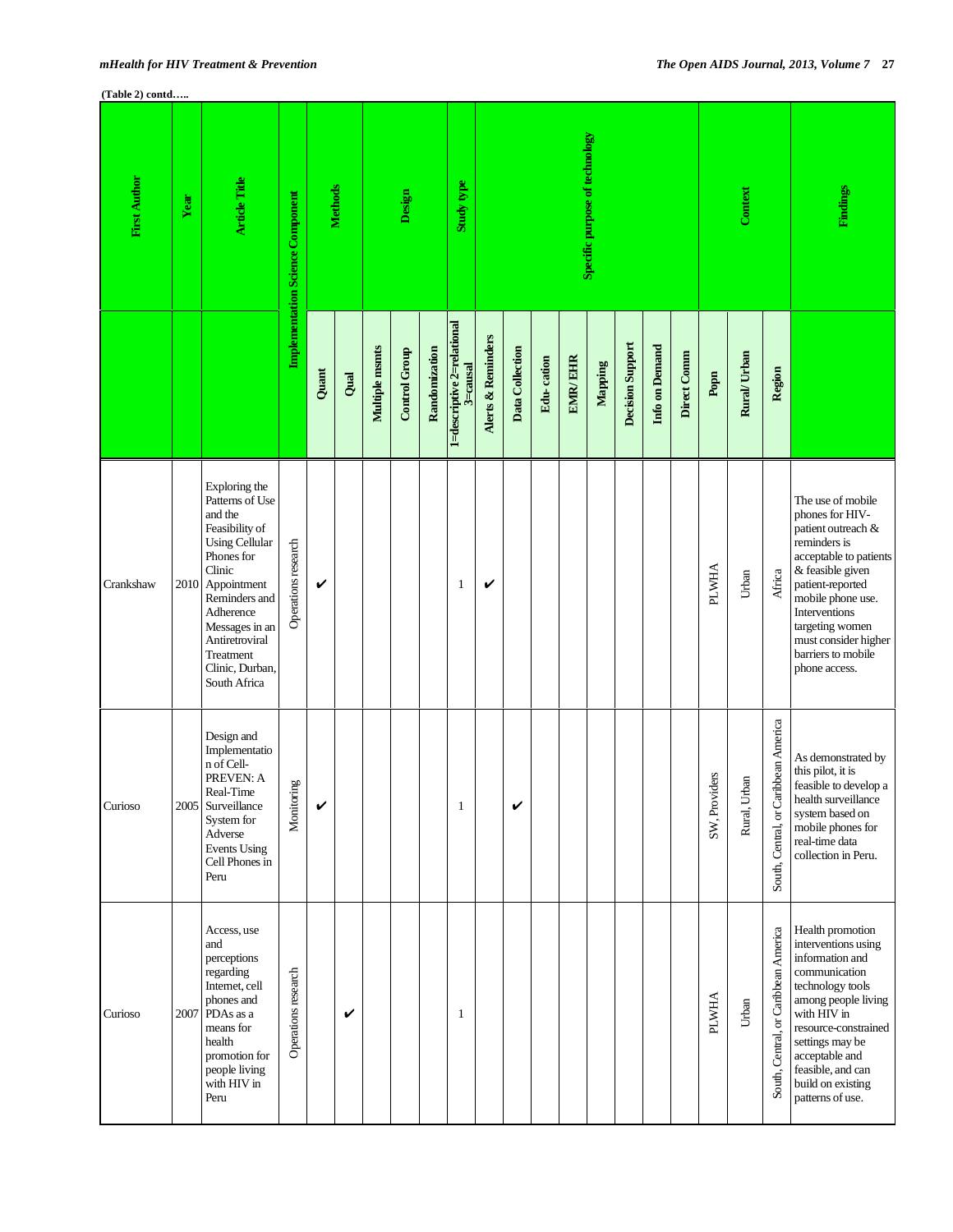| <b>First Author</b> | Year | <b>Article Title</b>                                                                                                                                                              | <b>Implementation Science Component</b> |       | <b>Methods</b> |                | Design               |               | Study type                             |                    |                 |            |                | Specific purpose of technology |                  |                |             |                  | Context      |        | Findings                                                                                                                                                                                                                                                                                                                                                      |
|---------------------|------|-----------------------------------------------------------------------------------------------------------------------------------------------------------------------------------|-----------------------------------------|-------|----------------|----------------|----------------------|---------------|----------------------------------------|--------------------|-----------------|------------|----------------|--------------------------------|------------------|----------------|-------------|------------------|--------------|--------|---------------------------------------------------------------------------------------------------------------------------------------------------------------------------------------------------------------------------------------------------------------------------------------------------------------------------------------------------------------|
|                     |      |                                                                                                                                                                                   |                                         | Quant | Qual           | Multiple msmts | <b>Control Group</b> | Randomization | 1=descriptive 2=relational<br>3=causal | Alerts & Reminders | Data Collection | Edu-cation | <b>EMR/EHR</b> | Mapping                        | Decision Support | Info on Demand | Direct Comm | $_{\rm Popn}$    | Rural/Urban  | Region |                                                                                                                                                                                                                                                                                                                                                               |
| Donald              | 2007 | <b>Evaluation of</b><br>use of<br>cellphones to<br>aid compliance<br>with drug<br>therapy for<br>HIV patients                                                                     | Evaluation                              |       | V              | V              |                      |               | $\overline{c}$                         |                    | V               |            |                |                                |                  |                | V           | PLWHA, Providers | Urban        | Africa | Community health<br>workers found the<br>Cell-Life mobile<br>phone application to<br>be highly usable for<br>data collection, with<br>ease-of-use<br>improving during a<br>six-month period of<br>time. This suggests<br>that Cell-Life<br>facilitates the<br>management of<br>ARTs among<br>PLHIV in South<br>Africa.                                        |
| Dwolatzky           | 2006 | Linking the<br>global<br>positioning<br>system (GPS)<br>to a personal<br>digital assistant<br>(PDA) to<br>support<br>tuberculosis<br>control in<br>South Africa: a<br>pilot study | research / Evaluation<br>Operations     | V     |                |                | V                    |               | $\overline{c}$                         |                    |                 |            |                | V                              |                  |                |             | Providers        | Urban        | Africa | GPS technology can<br>improve the ability to<br>locate and timeliness<br>in locating patients'<br>homes in informal<br>settlements in South<br>Africa. This suggests<br>that GPS may<br>improve the<br>efficiency of<br>HIV/TB treatment<br>adherence programs.                                                                                               |
| Fraser              | 2007 | Information<br>Systems for<br>Patient Follow-<br>up and Chronic<br>Management<br>of HIV and<br>Tuberculosis: a<br>Life-saving<br>Technology in<br>Resource-poor<br>Areas          | Literature review                       |       | V              |                |                      |               | 1                                      | V                  | V               |            | V              |                                |                  |                |             | PLWHA, Providers | Urban, Rural | Global | Projects demonstrate<br>that information<br>systems can support<br>and monitor HIV<br>and MDR-TB<br>projects as they scale<br>up, tracking patients<br>from initial diagnosis<br>through treatment<br>adherence. However,<br>there is a lack of<br>quantitative &<br>impact evaluations in<br>the literature to<br>scientifically confirm<br>this suggestion. |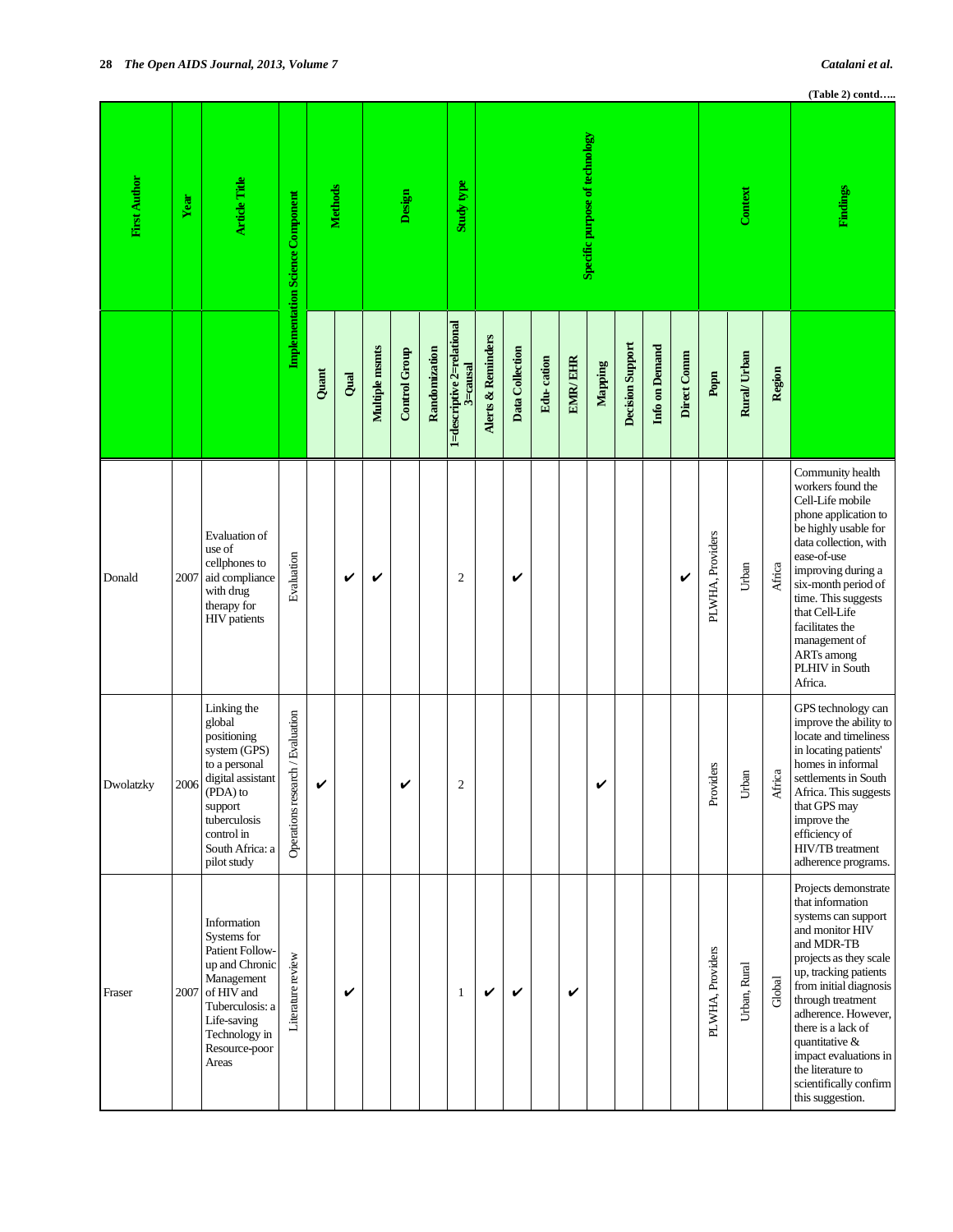| $\left($ radic $\mathbb{Z}$ contra $\ldots$ |      |                                                                                                                                    |                                         |       |                |                |                      |               |                                        |                    |                 |            |                                                          |                                |                         |                |             |                     |                        |                      |                                                                                                                                                                                                                                                                                                                                  |
|---------------------------------------------|------|------------------------------------------------------------------------------------------------------------------------------------|-----------------------------------------|-------|----------------|----------------|----------------------|---------------|----------------------------------------|--------------------|-----------------|------------|----------------------------------------------------------|--------------------------------|-------------------------|----------------|-------------|---------------------|------------------------|----------------------|----------------------------------------------------------------------------------------------------------------------------------------------------------------------------------------------------------------------------------------------------------------------------------------------------------------------------------|
| <b>First Author</b>                         | Year | <b>Article Title</b>                                                                                                               | <b>Implementation Science Component</b> |       | <b>Methods</b> |                | Design               |               | Study type                             |                    |                 |            |                                                          | Specific purpose of technology |                         |                |             |                     | Context                |                      | Findings                                                                                                                                                                                                                                                                                                                         |
|                                             |      |                                                                                                                                    |                                         | Quant | Qual           | Multiple msmts | <b>Control Group</b> | Randomization | 1=descriptive 2=relational<br>3=causal | Alerts & Reminders | Data Collection | Edu-cation | <b>EMR/EHR</b>                                           | Mapping                        | <b>Decision Support</b> | Info on Demand | Direct Comm | $_{\rm Popn}$       | Rural/Urban            | Region               |                                                                                                                                                                                                                                                                                                                                  |
| Gold                                        | 2010 | What's in a<br>message?<br>Delivering<br>sexual health<br>promotion to<br>young people<br>in Australia via<br>text messaging.      | Operations research /<br>Monitoring     |       | V              |                |                      |               | 1                                      |                    |                 | V          |                                                          |                                |                         |                |             | Young adults, Youth | Urban                  | Australia            | Australian youth who<br>participated in<br>program focus<br>groups reported that<br>weekly SMS was an<br>acceptable way to be<br>engaged and<br>educated on sexual<br>health.                                                                                                                                                    |
| Juzang                                      | 2011 | A pilot<br>programme<br>using mobile<br>phones for<br><b>HIV</b><br>prevention.                                                    | Evaluation                              | V     |                | V              | V                    |               | $\mathfrak{2}$                         |                    |                 | V          |                                                          |                                |                         |                |             | Young adults        | Urban                  | North America        | US urban black teens<br>who received 3 texts<br>per week during a 12-<br>week HIV education<br>program showed<br>improved behaviors,<br>attitudes and<br>knowledge related to<br>HIV prevention after<br>participating in the<br>program. Low drop<br>out rates show<br>promise for<br>acceptability of such<br>an intervention. |
| Kaplan                                      |      | Can the<br>ubiquitous<br>power of<br>mobile phones<br>2006 be used to<br>improve health<br>outcomes in<br>developing<br>countries? | Literature review                       |       | V              |                |                      |               | 1                                      |                    |                 |            | Overall review,<br>not focused on<br>specific technology |                                |                         |                |             | General             | Rural, Urban           | Global               | Although there is<br>great promise for the<br>use of mobile phones<br>for global health,<br>there is very little<br>evidence that<br>interventions<br>improve clinical<br>outcomes or cost-<br>effectiveness.                                                                                                                    |
| Kho                                         |      | Use of<br>Handheld<br>Computers in<br>2006 Medical<br>Education: A<br>Systematic<br>Review                                         | Literature review                       |       | V              |                |                      |               | 1                                      |                    |                 |            |                                                          |                                |                         | V              |             | Providers           | $\mathbb{N}\mathbb{A}$ | North America, Other | There are 67 articles<br>on the use of PDAs<br>in medical education,<br>describing high levels<br>of adoption,<br>satisfaction, & use<br>among trainees.<br>evidence<br>demonstrates that use<br>of PDA decision<br>support software<br>resulted in improved<br>knowledge &<br>practice of evidence-<br>based medicine.          |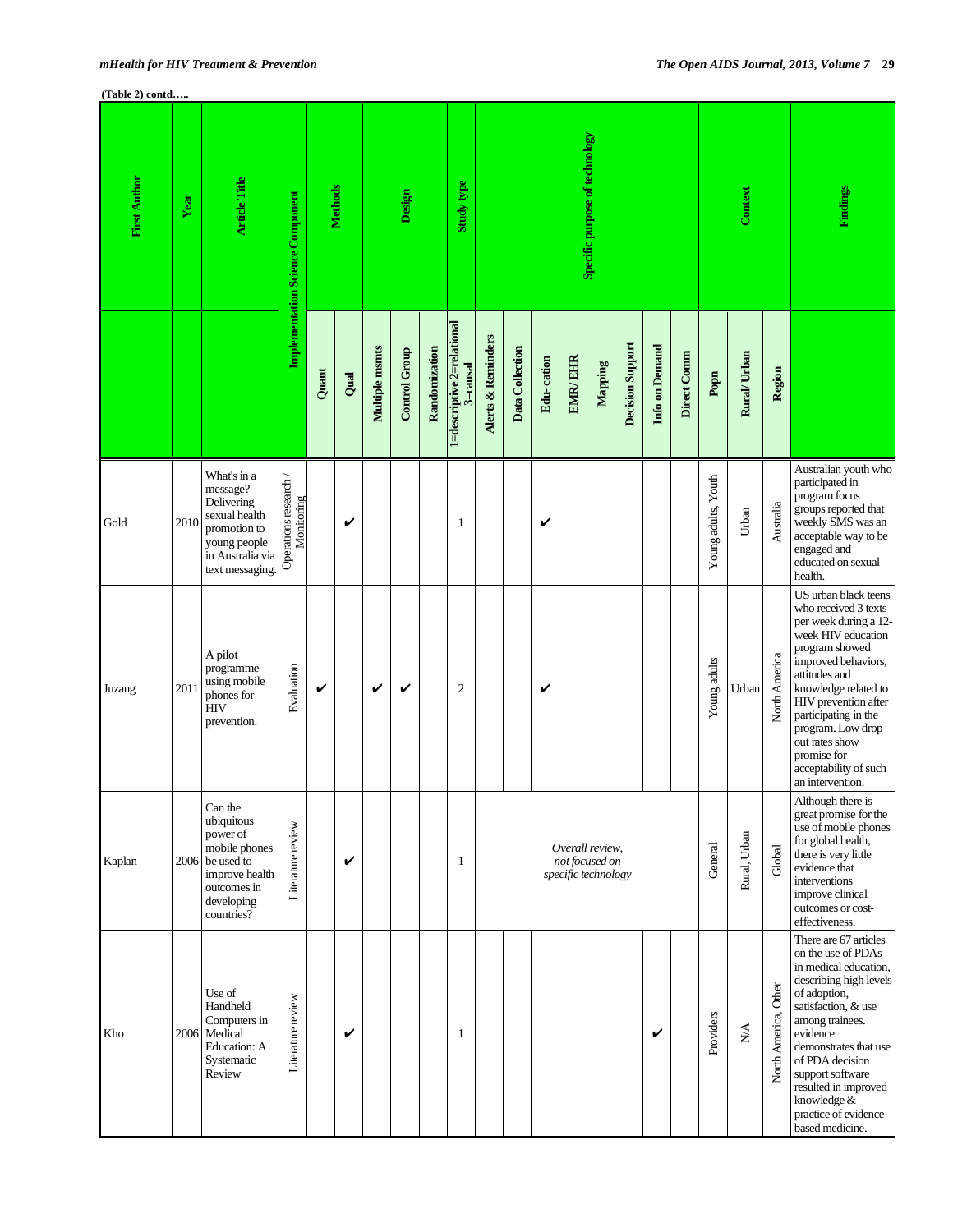| <b>First Author</b> | Year | <b>Article Title</b>                                                                                                                                                                                    | <b>Implementation Science Component</b> |       | <b>Methods</b> |                | Design               |               | Study type                             |                    |                 |            |                | Specific purpose of technology |                  |                |              |               | Context      |                   | Findings                                                                                                                                                                                                                                                                                                                                             |
|---------------------|------|---------------------------------------------------------------------------------------------------------------------------------------------------------------------------------------------------------|-----------------------------------------|-------|----------------|----------------|----------------------|---------------|----------------------------------------|--------------------|-----------------|------------|----------------|--------------------------------|------------------|----------------|--------------|---------------|--------------|-------------------|------------------------------------------------------------------------------------------------------------------------------------------------------------------------------------------------------------------------------------------------------------------------------------------------------------------------------------------------------|
|                     |      |                                                                                                                                                                                                         |                                         | Quant | Qual           | Multiple msmts | <b>Control Group</b> | Randomization | 1=descriptive 2=relational<br>3=causal | Alerts & Reminders | Data Collection | Edu-cation | <b>EMR/EHR</b> | Mapping                        | Decision Support | Info on Demand | Direct Comm  | $_{\rm Popn}$ | Rural/Urban  | Region            |                                                                                                                                                                                                                                                                                                                                                      |
| Kunutsor            | 2010 | <b>Using Mobile</b><br>Phones to<br><b>Improve Clinic</b><br>Attendance<br>Amongst an<br>Antiretroviral<br>Treatment<br>Cohort in<br>Rural Uganda:<br>A Cross-<br>sectional and<br>Prospective<br>Study | Evaluation                              | V     | $\checkmark$   | V              |                      |               | $\overline{2}$                         | V                  |                 |            |                |                                |                  |                |              | <b>PLWHA</b>  | Rural        | Africa            | The use of mobile<br>phones for patient<br>appointment<br>reminders among a<br>an cohort of patients<br>receiving ART in<br>Uganda is highly<br>acceptable and<br>feasible for patients.<br>Preliminary data<br>indicates that most<br>patients who miss<br>appointments present<br>for treatment within<br>a few days after<br>mobile phone recall. |
| Lazev               | 2004 | Increasing<br>access to<br>smoking<br>cessation<br>treatment in a<br>low-income,<br>HIV-positive<br>population:<br>The feasibility<br>of using<br>cellular<br>telephones                                | Evaluation                              | V     |                | V              |                      |               | $\overline{c}$                         |                    |                 |            |                |                                |                  |                | $\checkmark$ | <b>PLWHA</b>  | Urban        | orth America<br>ž | It is feasibile to use<br>mobile phones to<br>improve access to<br>smoking cessation<br>counseling for a low-<br>income, multiethnic<br>PLHIV.                                                                                                                                                                                                       |
| Lester              | 2010 | Effects of a<br>mobile phone<br>short message<br>service on<br>antiretroviral<br>treatment<br>adherence in<br>Kenya<br>(WelTel<br>Kenya1): a<br>randomised<br>trial                                     | Impact evaluation                       | V     |                | V              | V                    | $\checkmark$  | 3                                      | V                  |                 |            |                |                                |                  |                |              | <b>PLWHA</b>  | Rural, Urban | Africa            | Patients who<br>received SMS<br>support had<br>significantly<br>improved ART<br>adherence and rates<br>of viral suppression.                                                                                                                                                                                                                         |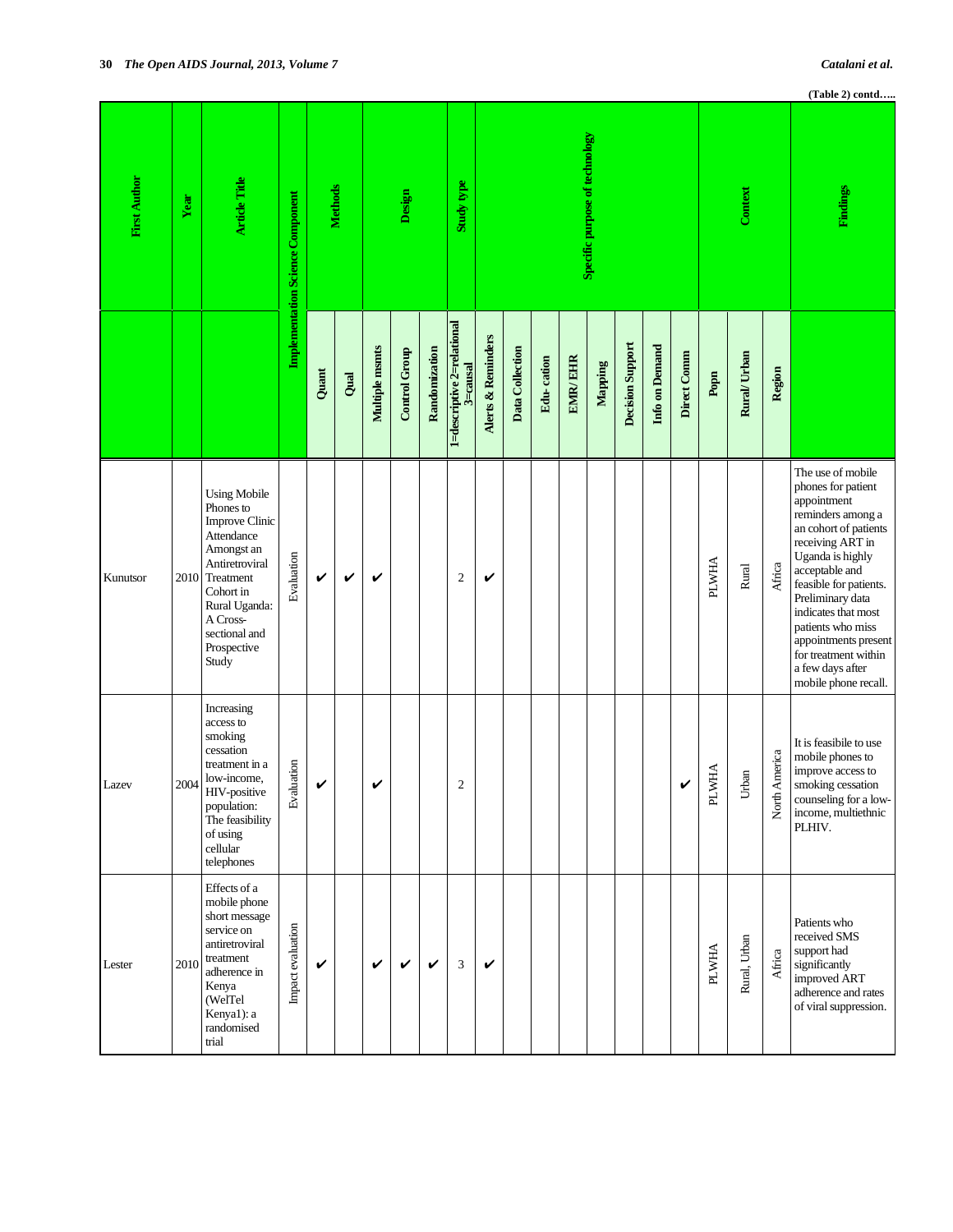| (radie 2) contu $\ldots$ |      |                                                                                                                                                                                                  |                                         |       |                |                |                      |               |                                        |                    |                 |            |                |                                |                  |                |              |                    |              |               |                                                                                                                                                                                                                                                                                                                   |
|--------------------------|------|--------------------------------------------------------------------------------------------------------------------------------------------------------------------------------------------------|-----------------------------------------|-------|----------------|----------------|----------------------|---------------|----------------------------------------|--------------------|-----------------|------------|----------------|--------------------------------|------------------|----------------|--------------|--------------------|--------------|---------------|-------------------------------------------------------------------------------------------------------------------------------------------------------------------------------------------------------------------------------------------------------------------------------------------------------------------|
| <b>First Author</b>      | Year | <b>Article Title</b>                                                                                                                                                                             | <b>Implementation Science Component</b> |       | <b>Methods</b> |                | Design               |               | Study type                             |                    |                 |            |                | Specific purpose of technology |                  |                |              |                    | Context      |               | Findings                                                                                                                                                                                                                                                                                                          |
|                          |      |                                                                                                                                                                                                  |                                         | Quant | Qual           | Multiple msmts | <b>Control Group</b> | Randomization | 1=descriptive 2=relational<br>3=causal | Alerts & Reminders | Data Collection | Edu-cation | <b>EMR/EHR</b> | Mapping                        | Decision Support | Info on Demand | Direct Comm  | $_{\rm Popn}$      | Rural/Urban  | Region        |                                                                                                                                                                                                                                                                                                                   |
| Levine                   |      | SEXINFO: a<br>Sexual Health<br>Text<br>2008 Messaging<br>Service for San<br>Francisco<br>Youth                                                                                                   | Evaluation                              | V     |                |                |                      |               | 1                                      |                    |                 |            |                |                                |                  | V              |              | Youth              | Urban        | North America | SexInfo SMS referral<br>service is a feasible<br>and acceptable way<br>for at-risk youths in<br>San Francisco to<br>receive sexual health<br>information and<br>referrals to sexual<br>and reproductive<br>health services.                                                                                       |
| Lim                      | 2008 | SMS STI: a<br>review of the<br>uses of mobile<br>phone text<br>messaging in<br>sexual health                                                                                                     | Literature review                       |       | V              |                |                      |               | 1                                      | V                  |                 |            |                |                                | V                |                | $\checkmark$ | <b>PLWHA</b>       | Rural, Urban | Global        | SMS has been<br>applied in many<br>ways to improve<br>sexual health and<br>although there is<br>some evidence of its<br>effectiveness, there is<br>a need for more<br>rigorous evaluation.                                                                                                                        |
| Perron                   |      | Reduction of<br>missed<br>appointments<br>at an urban<br>2010 primary care<br>clinic: a<br>randomised<br>controlled<br>study                                                                     | Impact evaluation                       | V     |                |                | V                    | V             | 3                                      | V                  |                 |            |                |                                |                  |                |              | General population | Urban        | Europe        | A patient reminder<br>system, including<br>SMS reminders,<br>significantly<br>increased patient<br>attendance at<br>medical outpatient<br>clinics in Geneva.<br>An intervention<br>focused on specific<br>patient characteristics<br>may further increase<br>the effectiveness of<br>appointment<br>reminders.    |
| Pop-Eleches              | 2010 | Mobile phone<br>technologies<br>improve<br>adherence to<br>antiretroviral<br>treatment in a<br>resource-<br>limited setting:<br>a randomized<br>controlled trial<br>of text message<br>reminders | Impact evaluation                       | V     |                | V              | V                    | V             | 3                                      | V                  |                 |            |                |                                |                  |                |              | <b>PLWHA</b>       | Rural        | Africa        | These results suggest<br>that SMS reminders<br>may be an important<br>tool to achieve<br>optimal treatment<br>response in resource-<br>limited settings.<br>Overall, weekly text<br>message reminders<br>increase adherence to<br>ART. Daily<br>reminders, on the<br>other hand, failed to<br>increase adherence. |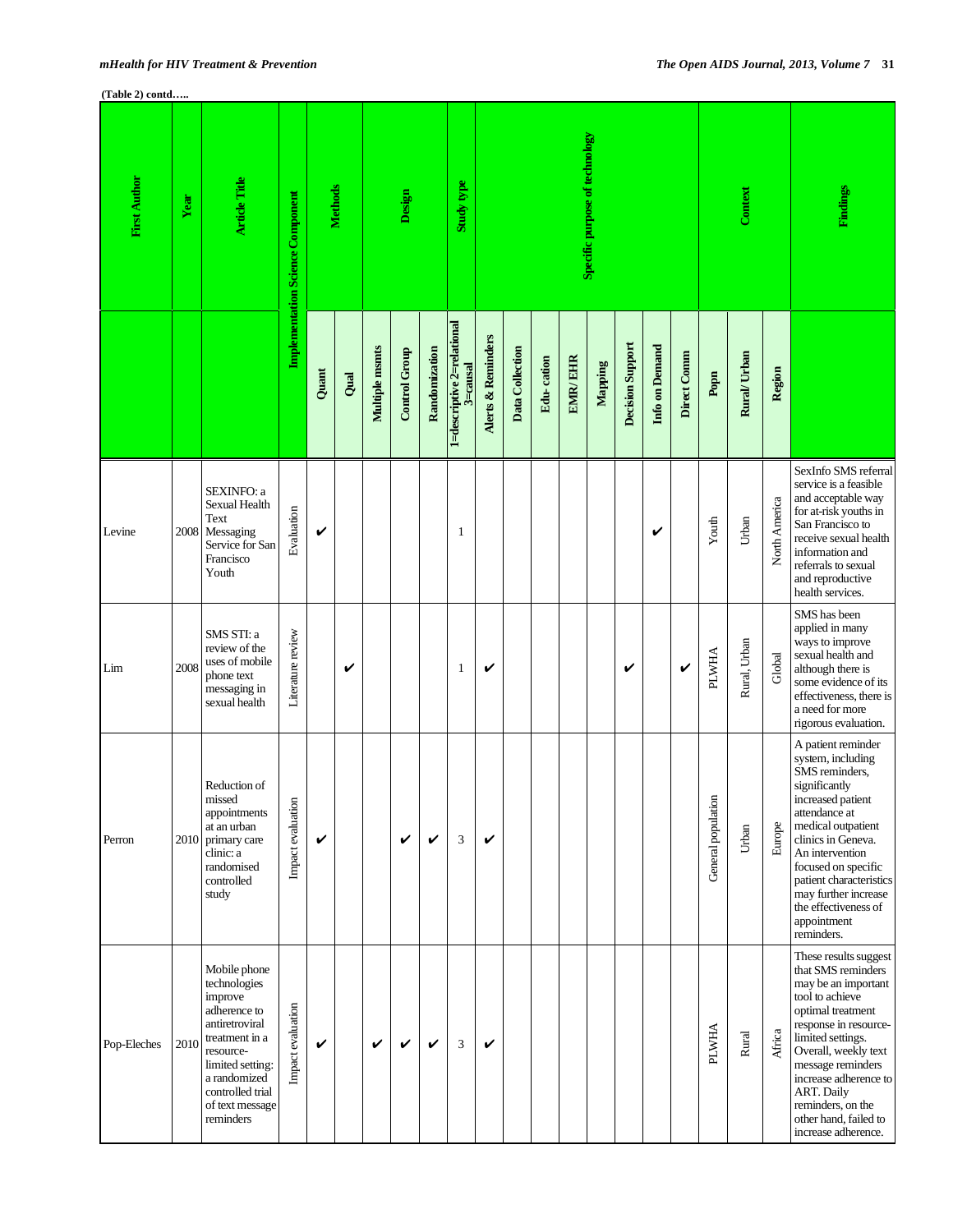| <b>First Author</b> | Year | <b>Article Title</b>                                                                                                                                                                                         | <b>Implementation Science Component</b> |              | <b>Methods</b> |                | Design               |               | Study type                             | Specific purpose of technology |                 |            |                |                                       | Context          |                |              | Findings     |             |                   |                                                                                                                                                                                                                                                                                                                                                                                                                                             |
|---------------------|------|--------------------------------------------------------------------------------------------------------------------------------------------------------------------------------------------------------------|-----------------------------------------|--------------|----------------|----------------|----------------------|---------------|----------------------------------------|--------------------------------|-----------------|------------|----------------|---------------------------------------|------------------|----------------|--------------|--------------|-------------|-------------------|---------------------------------------------------------------------------------------------------------------------------------------------------------------------------------------------------------------------------------------------------------------------------------------------------------------------------------------------------------------------------------------------------------------------------------------------|
|                     |      |                                                                                                                                                                                                              |                                         | Quant        | Qual           | Multiple msmts | <b>Control Group</b> | Randomization | 1=descriptive 2=relational<br>3=causal | Alerts & Reminders             | Data Collection | Edu-cation | <b>EMR/EHR</b> | Mapping                               | Decision Support | Info on Demand | Direct Comm  | ${\bf Popn}$ | Rural/Urban | Region            |                                                                                                                                                                                                                                                                                                                                                                                                                                             |
| Puccio              | 2006 | The Use of<br>Cell Phone<br>Reminder<br>Calls for<br>Assisting HIV-<br>Infected<br>Adolescents<br>and Young<br>Adults to<br>Adhere to<br><b>Highly Active</b><br>Antiretroviral<br>Therapy: A<br>Pilot Study | Evaluation                              | $\checkmark$ | V              | $\checkmark$   |                      |               | $\overline{c}$                         | V                              |                 |            |                |                                       |                  |                | $\checkmark$ | PLWHA, Youth | Urban       | North America     | Mobile phone<br>reminder calls were<br>acceptible &<br>feasible. There is<br>some indication that<br>reminders contribute<br>to ART adherence,<br>however, viral<br>supression at the<br>close of the 12-week<br>study was<br>inadequate.                                                                                                                                                                                                   |
| Samal               | 2010 | Digital Divide:<br>Variation in<br>Internet and<br>Cellular Phone<br>Use Among<br>Women<br>Attending an<br>Urban<br>Sexually<br>Transmitted<br>Infections<br>Clinic                                          | Operations research                     | $\checkmark$ |                |                |                      |               | 1                                      |                                |                 |            |                | Not focused on<br>specific technology |                  |                |              | Women        | Urban       | th America<br>Nor | Although the<br>majority of<br><b>Baltimore</b> patient<br>respondents found<br>ICTs acceptible, use<br>of computers and<br>internet was related<br>to being young and<br>educated while<br>mobile phones use<br>was more equitable.<br>Web-based<br>interventions for<br>urban women may<br>serve to widen health<br>disparities, however<br>mobile phone<br>interventions may be<br>more appropriate<br>among underserved<br>communities. |
| Shacham             | 2009 | Can you hear<br>me now?<br>Limited use of<br>technology<br>among an<br>urban HIV-<br>infected cohort                                                                                                         | Operations research                     | V            |                |                |                      |               | 1                                      |                                |                 |            |                | Not focused on<br>specific technology |                  |                |              | <b>PLWHA</b> | Urban       | North America     | Disparities among<br>internet, cell phone,<br>and text messaging<br>usage exist among<br>HIV-infected<br>individuals. In this<br>particular urban US<br>cohort of PLHIV,<br>cell phone ownership<br>was associated with<br>being Caucasian,<br>employed, more<br>educated, and higher<br>salary.                                                                                                                                            |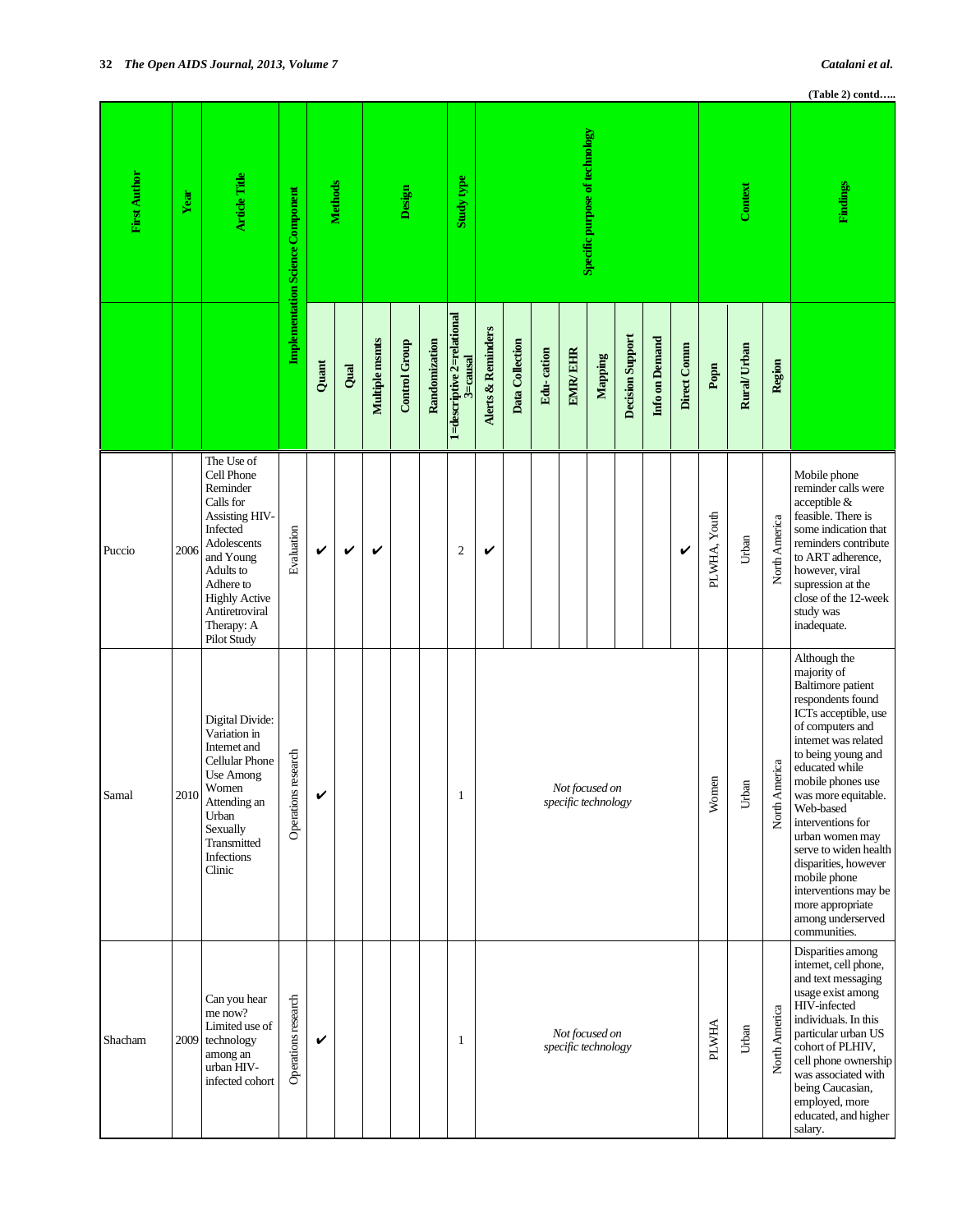| <b>First Author</b> | Year | <b>Article Title</b>                                                                                                                                   | <b>Implementation Science Component</b> |              | <b>Methods</b> |                | Design        |               | Study type                             |                    |                 |            |                | Specific purpose of technology |                  |                |              |               | Context      |               | Findings                                                                                                                                                                                                                                        |
|---------------------|------|--------------------------------------------------------------------------------------------------------------------------------------------------------|-----------------------------------------|--------------|----------------|----------------|---------------|---------------|----------------------------------------|--------------------|-----------------|------------|----------------|--------------------------------|------------------|----------------|--------------|---------------|--------------|---------------|-------------------------------------------------------------------------------------------------------------------------------------------------------------------------------------------------------------------------------------------------|
|                     |      |                                                                                                                                                        |                                         | Quant        | Qual           | Multiple msmts | Control Group | Randomization | 1=descriptive 2=relational<br>3=causal | Alerts & Reminders | Data Collection | Edu-cation | <b>EMR/EHR</b> | Mapping                        | Decision Support | Info on Demand | Direct Comm  | $_{\rm Popn}$ | Rural/Urban  | Region        |                                                                                                                                                                                                                                                 |
| Shet                | 2010 | Designing a<br>Mobile Phone-<br><b>Based</b><br>Intervention to<br>Promote<br>Adherence to<br>Antiretroviral<br>Therapy in<br>South India              | Operations research                     | V            |                |                |               |               | 1                                      | V                  |                 |            |                |                                |                  |                |              | <b>PLWHA</b>  | Rural, Urban | Asia          | Patient attitudes<br>about and access to<br>mobile phones<br>indicates that<br>delivering ART<br>adherence services,<br>such as weekly<br>automated voice<br>reminders, via<br>mobile phone in<br>South India is<br>feasible and<br>acceptable. |
| Vidrine             |      | A randomized<br>trial of a<br>proactive<br>cellular<br>2006 telephone<br>intervention for<br>smokers living<br>with<br><b>HIV/AIDS</b>                 | raluation<br>Impact ev                  | $\checkmark$ |                |                |               |               | 3                                      |                    |                 |            |                |                                |                  |                |              | <b>PLWHA</b>  | Urban        | North America | As opposed to the<br>usual care approach,<br>those PLHIV who<br>participated in a<br>smoking cessation<br>program with 8<br>mobile phone<br>counseling sessions<br>were 3.6 times more<br>likely to have quit<br>smoking at 3-<br>months.       |
| Vidrine             | 2006 | Impact of a<br>Cell Phone<br>Intervention on<br>Mediating<br>Mechanisms of<br>Smoking<br>Cessation in<br>Individuals<br>Living with<br><b>HIV/AIDS</b> | Impact evaluation                       | V            |                | V              | V             | V             | 3                                      |                    |                 |            |                |                                |                  |                | $\checkmark$ | <b>PLWHA</b>  | Urban        | <b>USA</b>    | See above.<br>Additionally,<br>participants in the<br>mobile phone<br>counseling<br>intervention<br>experienced greater<br>reductions in anxiety<br>and depression and<br>increases in self-<br>effiicacy.                                      |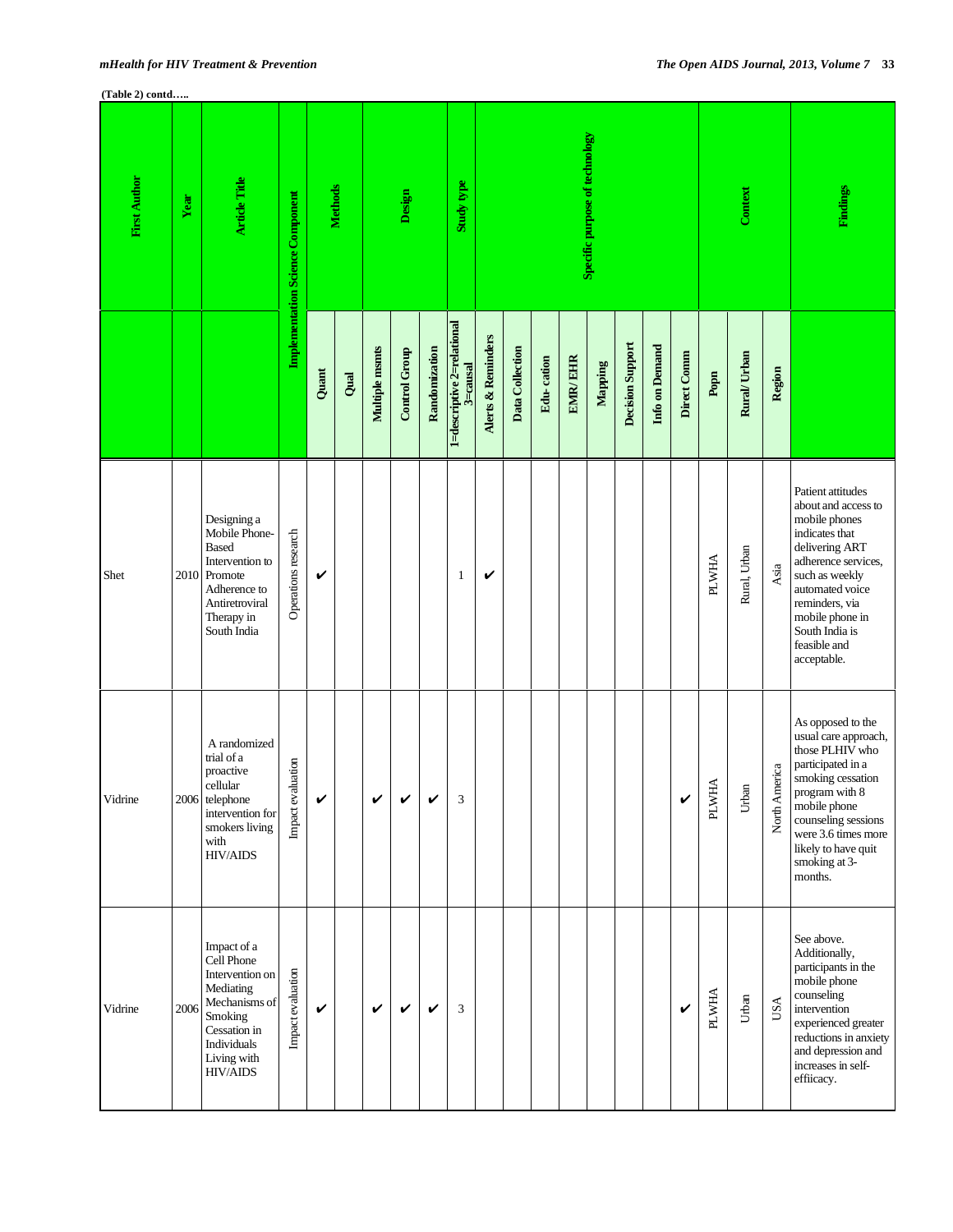| <b>First Author</b> | Year | Article Title                                                                                                                                                                                                                                | <b>Implementation Science Component</b> |       | <b>Methods</b> |                | Design               |               | Study type                             |                    |                 |            |                                                          | Specific purpose of technology |                  |                |             |                              | Context                |                                 | Findings                                                                                                                                                                                                                                                                                                                  |
|---------------------|------|----------------------------------------------------------------------------------------------------------------------------------------------------------------------------------------------------------------------------------------------|-----------------------------------------|-------|----------------|----------------|----------------------|---------------|----------------------------------------|--------------------|-----------------|------------|----------------------------------------------------------|--------------------------------|------------------|----------------|-------------|------------------------------|------------------------|---------------------------------|---------------------------------------------------------------------------------------------------------------------------------------------------------------------------------------------------------------------------------------------------------------------------------------------------------------------------|
|                     |      |                                                                                                                                                                                                                                              |                                         | Quant | Qual           | Multiple msmts | <b>Control Group</b> | Randomization | 1=descriptive 2=relational<br>3=causal | Alerts & Reminders | Data Collection | Edu-cation | <b>EMR/EHR</b>                                           | Mapping                        | Decision Support | Info on Demand | Direct Comm | $_{\rm Popn}$                | Rural/Urban            | Region                          |                                                                                                                                                                                                                                                                                                                           |
| Welz                | 2008 | Anonymous<br><b>HIV</b> Testing<br>with<br>Participant-<br>controlled<br>Access to<br><b>Results Using</b><br>Handheld<br>Computers: a<br>New Model of<br><b>HIV Testing</b><br>Used in a<br>Household<br>Survey in<br>Rural South<br>Africa | Monitoring                              | V     |                |                |                      |               | 1                                      |                    | V               |            |                                                          |                                |                  |                |             | General                      | Rural, Urban           | Africa                          | The PDA-based data<br>collection system<br>used in South Africa<br>demonstrated the<br>potential to conduct<br>biosurveillence while<br>bringing VCT<br>outreach to hard-to-<br>reach communitiies<br>with paper-free,<br>confidential<br>dissemination of<br>HIV test results.                                           |
| <b>WHO</b>          |      | WHO   Global<br>Observatory<br>for eHealth<br>series -<br>2011 Volume 3 -<br>New horizons<br>for health<br>through mobile<br>technologies                                                                                                    | $\mathbf{N}\mathbf{A}$                  | V     | V              |                |                      |               | $\mathbf{1}$                           |                    |                 |            | Overall review,<br>not focused on specific               | technology                     |                  |                |             | $\stackrel{\triangle}{\geq}$ | $\mathbf{N}\mathbf{A}$ | Global                          | The survey identifies<br>and describes the<br>existence and<br>maturity of mHealth<br>activities, types of<br>mHealth initiatives<br>being conducted,<br>status of monitoring<br>and evaluation of<br>mHealth initiatives,<br>and barriers to<br>implementation of<br>mHealth initiatives<br>within WHO<br>Member States. |
| Ybarra              | 2007 | <b>Current Trends</b><br>in Internet-and<br>Cell Phone-<br>based HIV<br>Prevention and<br>Intervention<br>Programs                                                                                                                           | Literature review                       |       | V              |                |                      |               | 1                                      |                    |                 |            | Overall review,<br>not focused on<br>specific technology |                                |                  |                |             | $\mathbf{N}\mathbf{A}$       | $\mathbf{N}\mathbf{A}$ | $\frac{\mathbf{A}}{\mathbf{A}}$ | Although feasibility<br>and acceptability of<br>interventions have<br>been well described<br>in the literature, there<br>are a limited number<br>of evaluations of<br>cellphone or internet<br>based HIV<br>prevention/interventi<br>on programs.                                                                         |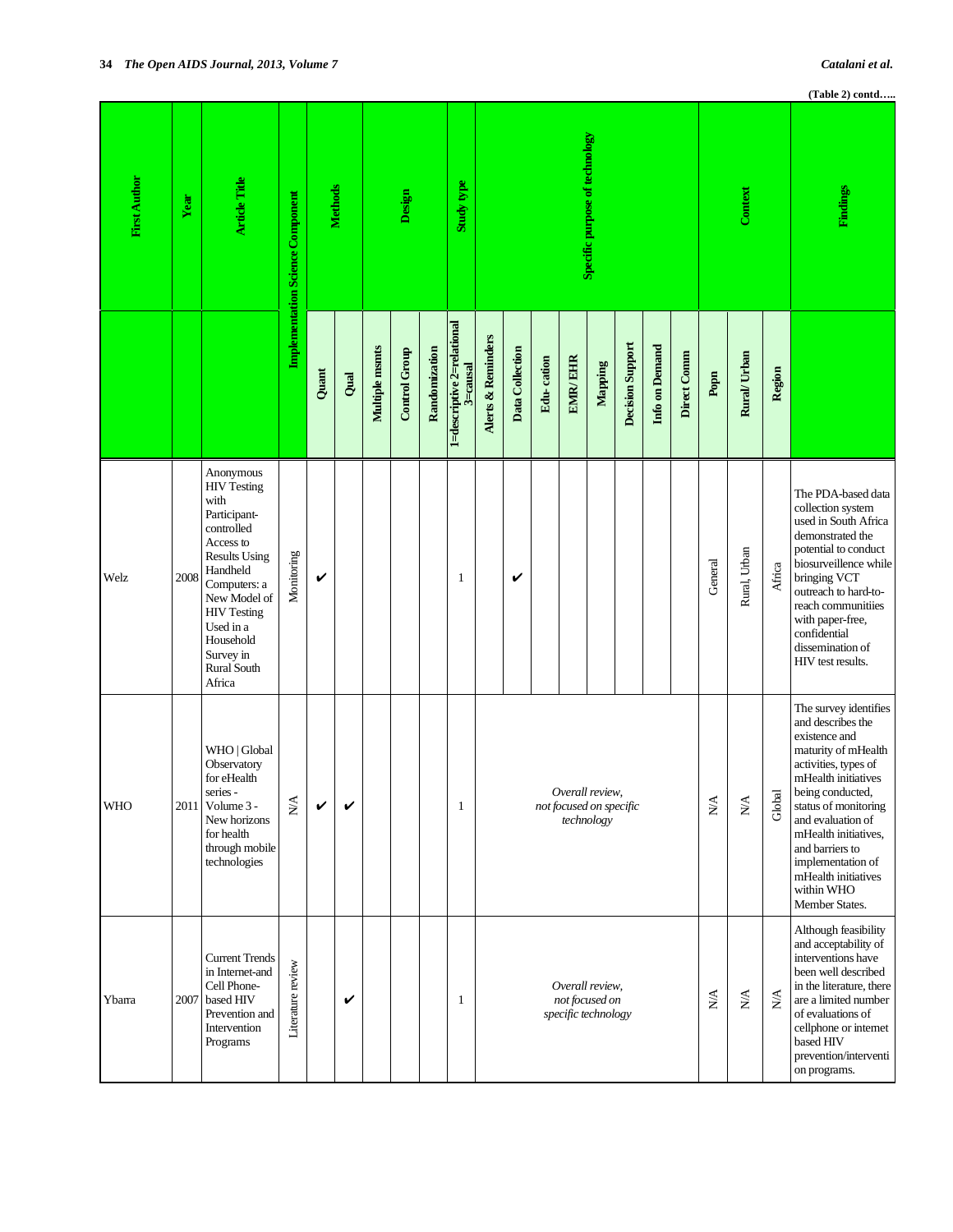The literature was then divided into two categories: research and non-research. Research articles were defined as those that reported on systematic investigation of an mHealth implementation or tool using a specified study design and methods. The majority of articles were excluded from the research category because they had no description of methods used for investigation. These articles tended to describe an mHealth for HIV/AIDS implementation, often including lessons learned. Two articles were excluded because they described research that happened to use mHealth tools for the purpose of conducting a survey but not provide explicit research insights into the use of the mHealth tool itself. All articles were used in the assessment of the overall landscape of mHealth for HIV/AIDS and only research articles were used in the assessment of the evidence related to the use of mHealth to address specific HIV programmatic requirements.

#### **FINDINGS**

#### **mHealth & HIV Landscape**

 The mHealth literature collection included 2,603 articles, after sorting to include only unique articles that were in line with the above stated definition of mHealth. The majority of those articles considered irrelevant to mHealth described the unhealthy effects of mobile phones, such as exposure to electromagnetic signals and phone use while driving. Within the final mHealth collection, 64 were deemed pertinent to HIV/AIDS after the review of title, abstract, and author keywords. The team included additional articles from reference lists of included articles and then ensured relevance to mHealth and HIV with a full article review, resulting in a final collection of 62 articles for analysis. These detailed are depicted in Fig. (**1**): PRISMA flow diagram.

 As described in the literature review tables (Tables **1** and **2**) and overview table (Table **3**), the final collection of 62 articles were mostly from peer-reviewed journals and included policy and position papers, editorial commentary, literature reviews, and research/evaluation. Articles published from 2001-2006 tended to focus on the use of personal digital assistants (PDAs) to support provider services. Nearly 80% of all articles were published between 2007 and 2011, focusing more on the use of mobile phones to support providers, community health workers, and patients directly. Among the ten literature reviews found, only two were systematic and included a description of methods [15, 16]. These reviews were tangentially related to HIV/AIDS, tending to focus more broadly on mobile devices for medical education or health services in developing countries.

 Although articles describe using a range of technical capabilities, most focus on simple text-based SMS. More than half of projects provided alerts and reminders (60%) and a quarter used mobile tools for field-based data collection (24%) such as surveys and electronic patient diaries. A smaller number of studies described the use of mobile technology for direct voice communication between patients and providers (24%), HIV information on demand (11%), educational messaging and health promotion (13%), and HIV provider decision-support (5%). Only one article, a

brief news report, described the use of mobile technology for point-of-care diagnostics, specifically a mobile phone imaging tool that is currently in development to measure CD4 count from remote locations [17].

**Table 3. Overview of mHealth Literature** 

| Category                 | Subcategory                | <b>Result</b><br>(n) | <b>Result</b><br>(%) |
|--------------------------|----------------------------|----------------------|----------------------|
| Research                 | Yes                        | 35                   | 56%                  |
|                          | N <sub>0</sub>             | 27                   | 44%                  |
| Peer-reviewed            | Yes                        | 45                   | 73%                  |
|                          | No                         | 13                   | 21%                  |
| Rural/ Urban             | Urban                      | 44                   | 71%                  |
|                          | Rural                      | 28                   | 45%                  |
|                          | <b>PLWHA</b>               | 28                   | 45%                  |
|                          | General Popn               | 17                   | 27%                  |
|                          | Providers                  | $\overline{7}$       | 11%                  |
|                          | Youth/Teens/Young adults   | 6                    | 10%                  |
| Specific<br>intervention | Women                      | $\overline{2}$       | 3%                   |
| population               | Pregnant Women             | $\overline{c}$       | 3%                   |
|                          | Infants/Children           | $\mathbf{1}$         | 2%                   |
|                          | Sex workers                | 3                    | 5%                   |
|                          | Men who have sex w men     | 3                    | 5%                   |
|                          | Users of injection drugs   | $\mathbf{0}$         | 0%                   |
|                          | Africa                     | 18                   | 29%                  |
|                          | North America              | 14                   | 23%                  |
| Region                   | Europe                     | 5                    | 8%                   |
|                          | Latin America              | $\overline{4}$       | 6%                   |
|                          | Asia                       | 3                    | 5%                   |
|                          | Alerts & reminders         | 37                   | 60%                  |
|                          | Data collection            | 15                   | 24%                  |
|                          | Direct voice communication | 15                   | 24%                  |
| Purpose of               | Educational messaging      | 8                    | 13%                  |
| technology               | Info on Demand             | 7                    | 11%                  |
|                          | <b>EMR/EHR</b>             | $\overline{4}$       | 6%                   |
|                          | Decision Support           | 3                    | 5%                   |
|                          | Mapping                    | $\overline{2}$       | 3%                   |

 The literature describes a proliferation of mHealth tools for HIV across geographic regions and within diverse communities of focus. The majority of projects provided services to urban communities in the global South. Projects mostly focused on providing direct services to people living with HIV (PLHIV) (45%). Only a few articles mentioned a focus on key vulnerable populations, such as pregnant women (3%), sex workers (5%), men who have sex with men (5%), and users of injection drugs (0%).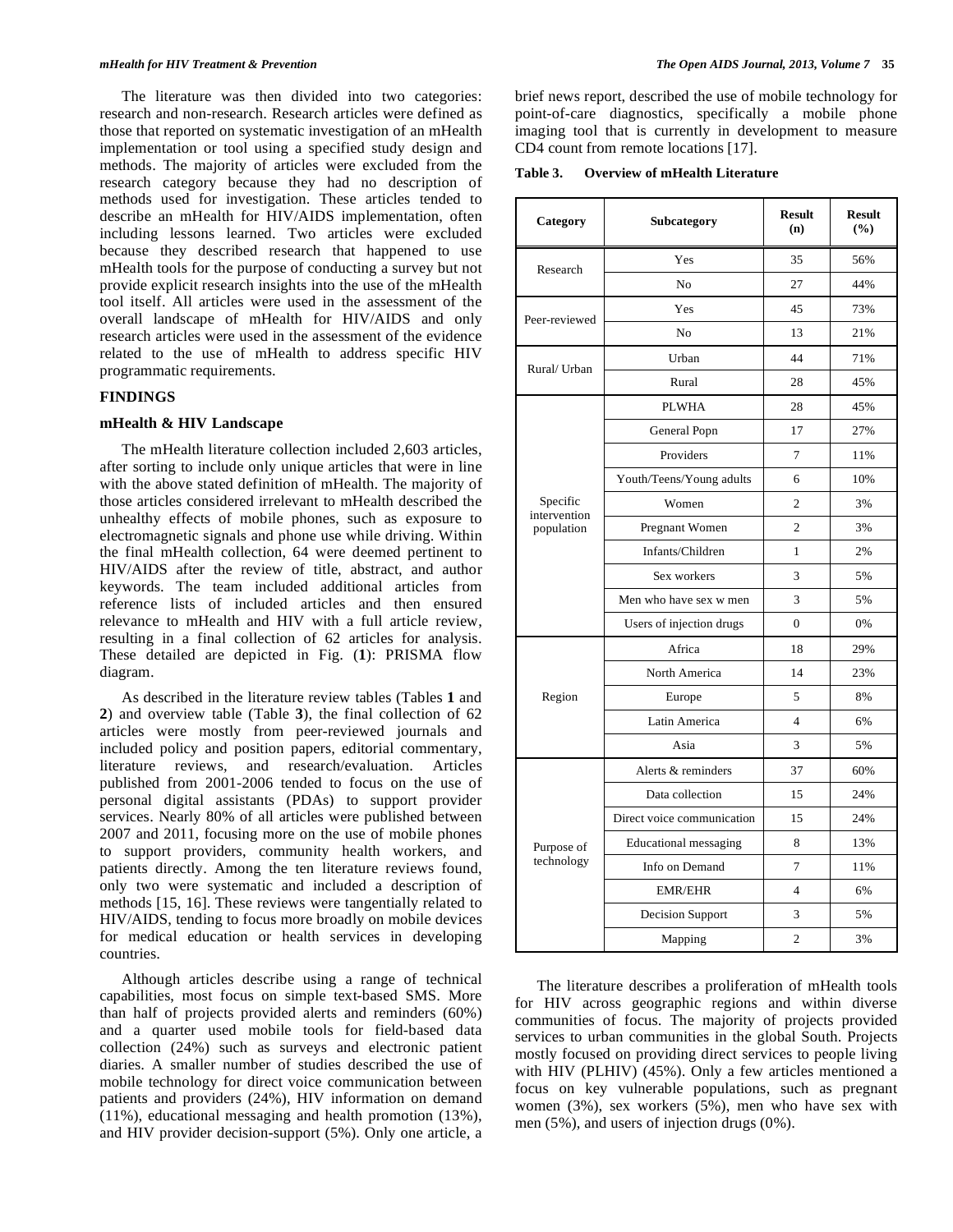#### **Research & Evaluation Studies**

 Of 62 articles identified, 56% were research or evaluation studies -- ie, they focused on systematic investigation of mHealth for HIV and reported using a specific study design and methods. As detailed in Table **4**, these studies can be generally characterized by the fundamental components of implementation science: monitoring/evaluation, operations research, and impact evaluation.

| Table 4.<br><b>Overview of mHealth Research</b> |
|-------------------------------------------------|
|                                                 |

| Category                                  | Subcategory                       | Result (n) | Result $(\% )$ |
|-------------------------------------------|-----------------------------------|------------|----------------|
|                                           | Literature review                 | 6          | 17%            |
| Implementation<br><b>Science Category</b> | Monitoring/<br>evaluation reports | 16         | 46%            |
|                                           | Operations research               | 10         | 29%            |
|                                           | Impact evaluation                 | 5          | 14%            |
| Methods                                   | Quantitative                      | 24         | 69%            |
|                                           | Oualitative                       | 16         | 46%            |
|                                           | Multiple measurements             | 12         | 34%            |
| Design                                    | Control group                     | 10         | 29%            |
|                                           | Randomization                     | 5          | 14%            |

 Most studies can be characterized as monitoring/evaluation reports. Four studies (20%) were monitoring reports, particularly descriptions of project activities, inputs, and outputs. A third of studies (34%) were evaluation reports, including relational/quasi-experimental studies of what was achieved by mHealth initiatives. Monitoring and evaluation efforts of this kind often included taking multiple measurements of programs or interventions across time, such as pre/post tests. Typical of this kind of study, Brock and Smith assessed the use of a mobile device with education videos in a clinic waiting room to measure patients' knowledge of HIV/AIDS before, immediately after, and 4-6 weeks after use [18]. The study found that participating patients had higher HIV/AIDS knowledge scores after using the mHealth educational tool, however it did not include control groups to compare the mHealth system in relation to no intervention or other recommended educational practices.

 Ten studies (29%) reported on operations research, including many feasibility and acceptability assessments that focus on how an mHealth solution might be most efficiently adopted within a particular clinical or community context to improve program practices. These articles did not involve a comparison group, multiple measurements, or randomization but more often described results of cross-sectional surveys, focus groups, and interviews with community stakeholder groups. For example, Crankshaw *et al.* evaluated the use of mobile phones for clinic appointment reminders and adherence messages at an antiretroviral treatment (ART) clinic in urban South Africa that was struggling with loss to follow-up [19]. Their findings indicated that although most patients had access to a mobile phone, women patients tended to change phones and share phones more often than men. The authors argue that these feasibility findings must

 Finally, the literature collection included several impact evaluations (14%) aimed to assess causality using experimental design with randomized selection of intervention and control groups. Efforts of this kind tended to focus on measuring program outcomes such as treatment adherence and biomedical health impacts such as CD4 count. Randomized clinical studies (RCTs) led by Pop-Eleches *et al.* and Lester *et al.* (findings described below) are salient examples of rigorous studies [20,21].

 Overall, studies used a mix of quantitative (71%) and qualitative (51%) methods, including surveys, focus groups, clinical chart review, and computer systems reports on use. Although some (14%) used both qualitative/quantitative strategies, none described an integrated mixed method approach. Among 35 studies, only a few [22-27] mentioned a theoretical basis or conceptual framework that guided their assumptions about why mHealth might facilitate or cause the intended change.

### **HIV Programmatic Objectives**

 The research literature provided evidence on a range of interventions, several of which might contribute evidence to the ways in which mHealth for HIV might facilitate the scale-up of HIV prevention, care, and treatment services across the cascade, as depicted in Fig. (**2**).

 Voluntary counseling & testing: Three articles provide some evidence that mHealth tools can be used to increase demand for voluntary counseling and testing (VCT) among vulnerable communities. First, in their assessment of the SEXINFO text messaging service in San Francisco, Levine and colleagues found that SMS was a feasible and acceptable way for vulnerable youth to receive information and referrals to clinical services [28]. Using systems data, the researchers were able to assess project outputs and found that the project resulted in a sizeable number of messages sent and received by youth. However, the study did not assess whether or not SEXINFO had an impact on VCT uptake.

 As noted above, a quasi-experimental study found that by placing PDAs with HIV educational media in clinic waiting rooms, study respondents increased their HIV knowledge [18]. In absence of a comparison group, however, there is insufficient evidence to demonstrate that the mHealth intervention was any more effective than traditional paperbased materials and verbal messaging or patient education. Moreover, the article offers no evidence that increased HIV knowledge before clinic visits was associated with increased testing or linkage to care.

 Finally, a unique pilot study by Welz and Herbst described the use of handheld computers for delivering HIV testing results in hard-to-reach South African communities [29]. As a part of a PDA-based household survey, research staff offered finger-prick testing to all adults and stored test results on secure PDAs at community-based counseling centers. Survey participants who wanted to confidentially obtain their HIV results could do so by presenting a unique code. Among those tested, 5% received their results in this manner. The authors argue that in a traditional surveillance system, few if any would be informed of their HIV status,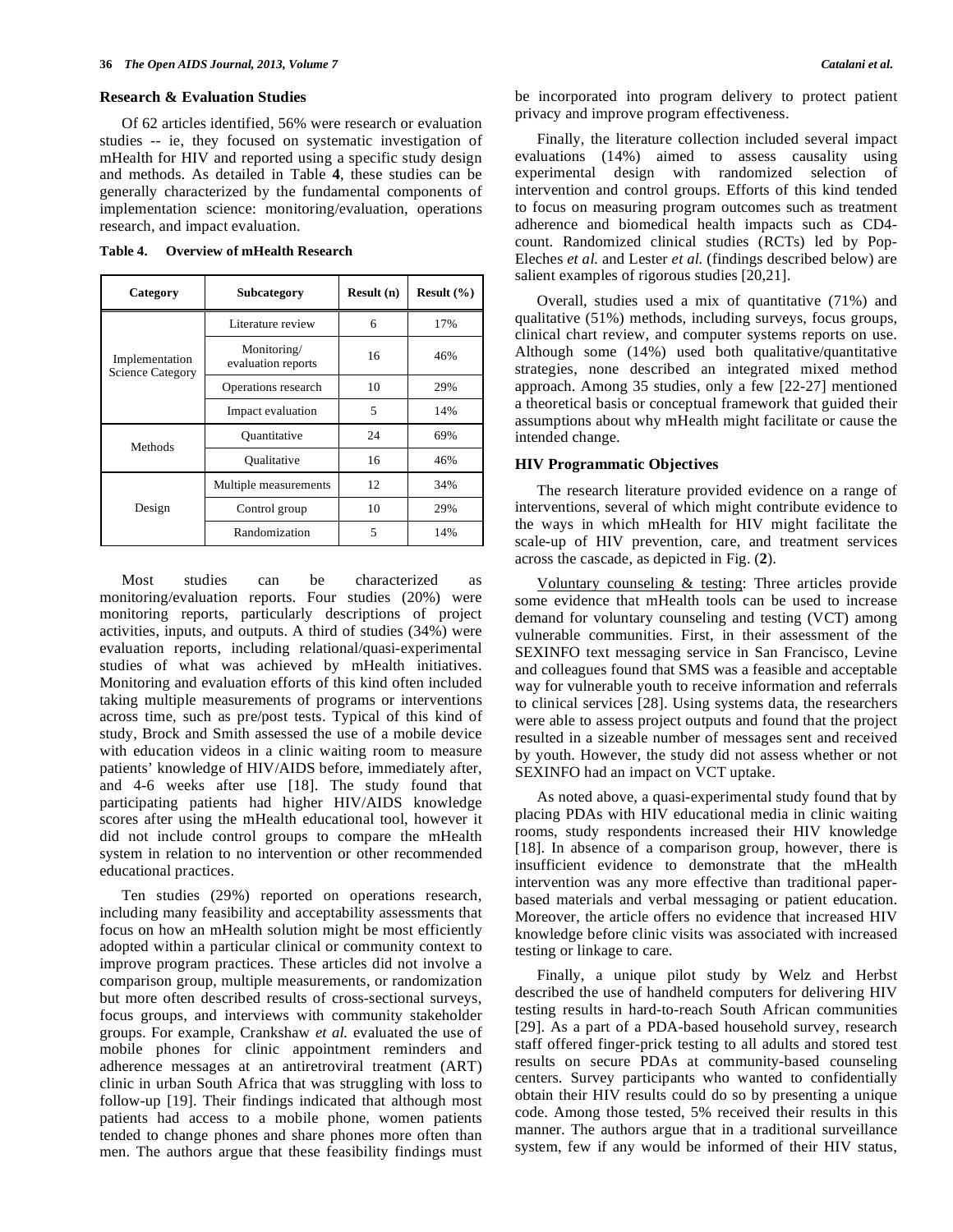

**Fig. (2).** mHealth evidence across the HIV treatment & prevention cascade.

however they offer no evidence to support this claim. Although there were measures taken to protect personal data, confidentiality was not confirmed by the study.

 No published articles, within the time frame of the review, described the use of mobile technologies to support counseling and screening among pregnant women and/or infants, an essential programmatic activity for the prevention of mother-to-child transmission (PMTCT) of HIV.

 Linkage to Care: There is some evidence that mHealth can contribute to retention in care between testing and enrollment in HIV care. One RCT that took place in an urban European sexual health clinic found that patient reminders significantly increased appointment attendance at clinical care site [30]. The intervention, however, included text messages to mobile phones, voice phone calls, and postal reminders, making it difficult to discern the effect of mobile health tools. Simple economic analysis included in this study revealed that the reminder system paid for itself within three months because the intervention clinic was able to bill for more consultations per day.

 A similar system to improve appointment attendance among PLHIV in rural Uganda was evaluated by Kunutor and colleagues [31]. In their pilot operations study, researchers assessed feasibility and program outputs associated with sending simple text messages or making a voice call to remind patients who miss their appointments to come in for a clinical visit as soon as possible. The study demonstrated that most patients who received text/voice messages presented for treatment within a few days,

however the lack of comparison group and absence of multiple measurements makes it difficult to conclude that the mobile phone intervention is responsible for improved clinic attendance rates. The study included no costing details on staff time for delivering voice and text messages, which may have been helpful in comparing it to other efforts to improve retention in care.

 CD4 Screening: Although point-of-care CD4 diagnostic tools may be available in the future [32] and eHealth systems have been useful for HIV patient tracking across the continuum of care [33], there is not evidence to date on the use of mHealth tools explicitly for CD4 screening. In a more generic sense, several articles [20,31,32,35-37] found that mHealth tools were helpful for managing care by improving attendance to medical appointments, during some of which one would assume CD4 testing took place, through text reminders and community health worker support. However, further detail about the use of mHealth tools for rapid, accurate, and shared CD4 results reporting was not reported explicitly, although mHealth technologies to accomplish these goals are feasible and available.

 Treatment Adherence: Use of mHealth to improve ART adherence has the strongest evidence base. Several descriptive [19,34] and quasi-experimental studies [27,35- 37] conclude that text message reminders are acceptable, feasible, and useful for improved treatment adherence among PLHIV in resource-constrained settings. Two impact studies, both RCTs, demonstrate the effectiveness of mHealth for adherence to ART. Pop-Eleches *et al.* found that treatment adherence improved significantly among patients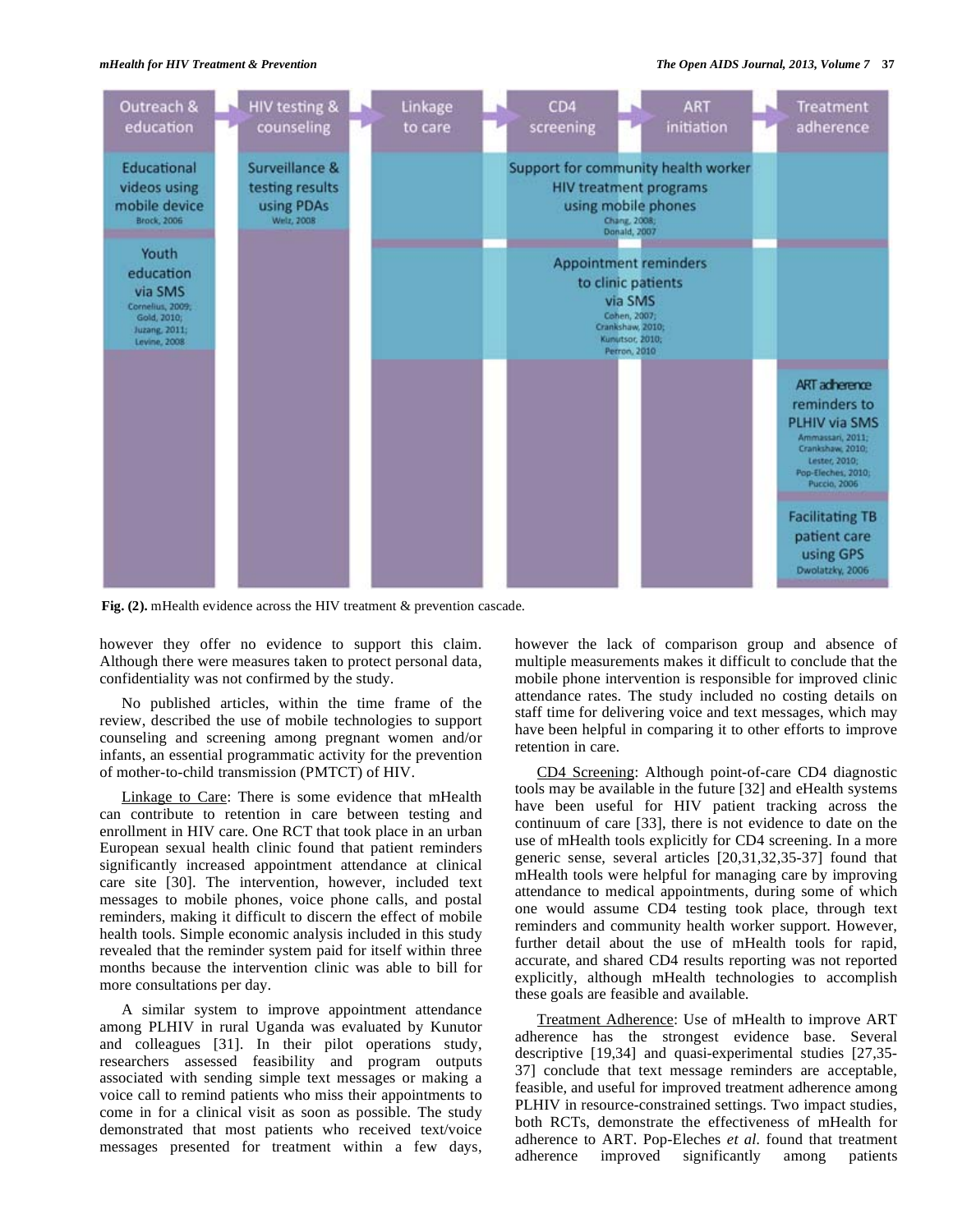randomized to receive weekly text message reminders during a 48-week intervention period in Kenya [20]. The authors conclude that short weekly reminders were significantly more effective than no, daily, or longer text reminders.

 Consistent with the findings Pop-Eleches *et al*, another Kenya-based RCT by Lester *et al.* found that patients receiving weekly SMS reminder messages had significantly improved antiretroviral adherence and rates of viral suppression compared with the control individuals [21]. Differing from the Pop-Eleches intervention, patients in the Lester study were instructed to respond to clinic nurses within 48 hours, confirming they received SMS. Although people enrolled in PMTCT programs were included as study participants, description of an assessment of reminders to support PMTCT, women, and mothers was not reported.

#### **DISCUSSION**

 Our review reveals that the science and practice of mHealth for HIV prevention, care, and treatment are in their early stages. Although the majority of studies published focus primarily on acceptability and feasibility of early small-scale pilots, the literature reveals a promising trend toward feasible and acceptable initiatives, positive outcomes, and rigorous study design.

#### **Limitations**

 mHealth is a new and rapidly evolving field, led frequently by commercial entrepreneurs and small technology non-profits. It is likely that many mHealth initiatives are not being documented or published. Efforts that lead to negative findings may be published less frequently. As a result, this review may not reflect the full mHealth landscape, particularly the unreported implementation knowledge of practitioners and institutions. Only those articles that explicitly report use of mobile information technology devices were included. As such, the review did not include articles on information communication and computer-based systems that rely on less mobile devices, including PCs, laptop computers, and printers, despite their potential relevance of these eHealth systems to mHealth. Although future reviews may find only minor differences between eHealth and mHealth tools, especially as computer-based interventions all become increasingly mobile, we found that this distinction is still relevant for the articles published in the past ten years.

#### **mHealth, HIV, & Implementation Science**

 As an emergent area of study and practice, it is not surprising that the current mHealth literature has focused mostly on assessment of acceptability and feasibility of pilot initiatives within low-resource contexts. It is likely that, as the science of mHealth matures, strategies for health systems strengthening and for addressing the HIV prevention and treatment cascade [8,9,38] will increasingly incorporate mobile technologies. In this regard, development of a road map for mHealth implementation science is warranted. Implementation science is a field that explicitly aims to improve the uptake, implementation, and translation of actionable research findings into real world programs [39,40] and, as such, an implementation science agenda will ultimately focus the global community on the design,

development, and use of technologies that have a demonstrable impact(s).

 Based on this assessment of the existing mHealth literature, there are three fundamental steps toward strengthening the implementation science evidence base. First, providing actionable evidence on how to improve HIV care through incorporation of mHealth solutions will require integration of technologies into existing programs. To date, mHealth practice is mostly characterized as small, one-off, externally driven, and isolated pilots. The literature reveals ample data related to feasibility, acceptability, and even early outcomes/impact to support the potential benefit that may accrue through larger scale implementation in the context of national HIV programs.

 Second, articulation of theoretical frameworks and program logic will strengthen the mHealth evidence base. Program monitoring and evaluation requires a description of the assumptions that sequentially link inputs, activities, outputs and outcomes to intended impact(s). Although there are convincing arguments that better systems are created through user-centered design [41,42], iterative development [43], and building well architected health information systems [44,45], there is no evidence to demonstrate the connections between particular development processes and health outcomes. Furthermore, the literature includes some minor references to conceptual frameworks and theory, such as social action theory [46] and HIV behavior change theory [47], reports of why or how mHealth might impact individuals, social groups, institutions, or health systems were not identified in this review. mHealth interventions might benefit from the dozens if not hundreds of years of development of theories of individual, social, and institutional change, including social cognitive theory [48], unified theory of acceptance and use of technology [49], adoption of innovations [50], and others. A common set of theories of change and matrix for measurement will allow researchers to contribute to a common dialogue and build a stronger evidence-base around whether, why, and under what circumstances mHealth might improve the effectiveness and efficiencies of global HIV intervention.

 Third, and as reported in the mHealth literature reviews, there remains a need to improve the rigor of mHealth research and evaluation. An implementation science agenda will drive the field towards more rigorous approaches to monitoring and evaluation, operations research, and impact evaluation [51], necessarily moving the literature from mostly descriptive studies to more quasi-experimental and experimental designs. RCTs, such as those reported by Pop-Eleches, Lester, and their colleagues [20,21], provide strong evidence of the utility of mHealth to address the HIV prevention and treatment cascade. However, when RCTs are not feasible or ethical in practice-based contexts, implementers and researchers can push for more rigorous quasi-experimental studies [52-54] and further grounding [55] and analytical rigor [56] in qualitative studies.

 Additionally, improving rigor requires expanding beyond the current trend of external expertise, leadership, and management. An implementation science agenda might also require emphasis on participatory approaches to evaluation, which have often resulted in more relevant and actionable programmatic recommendations, internal capacity building,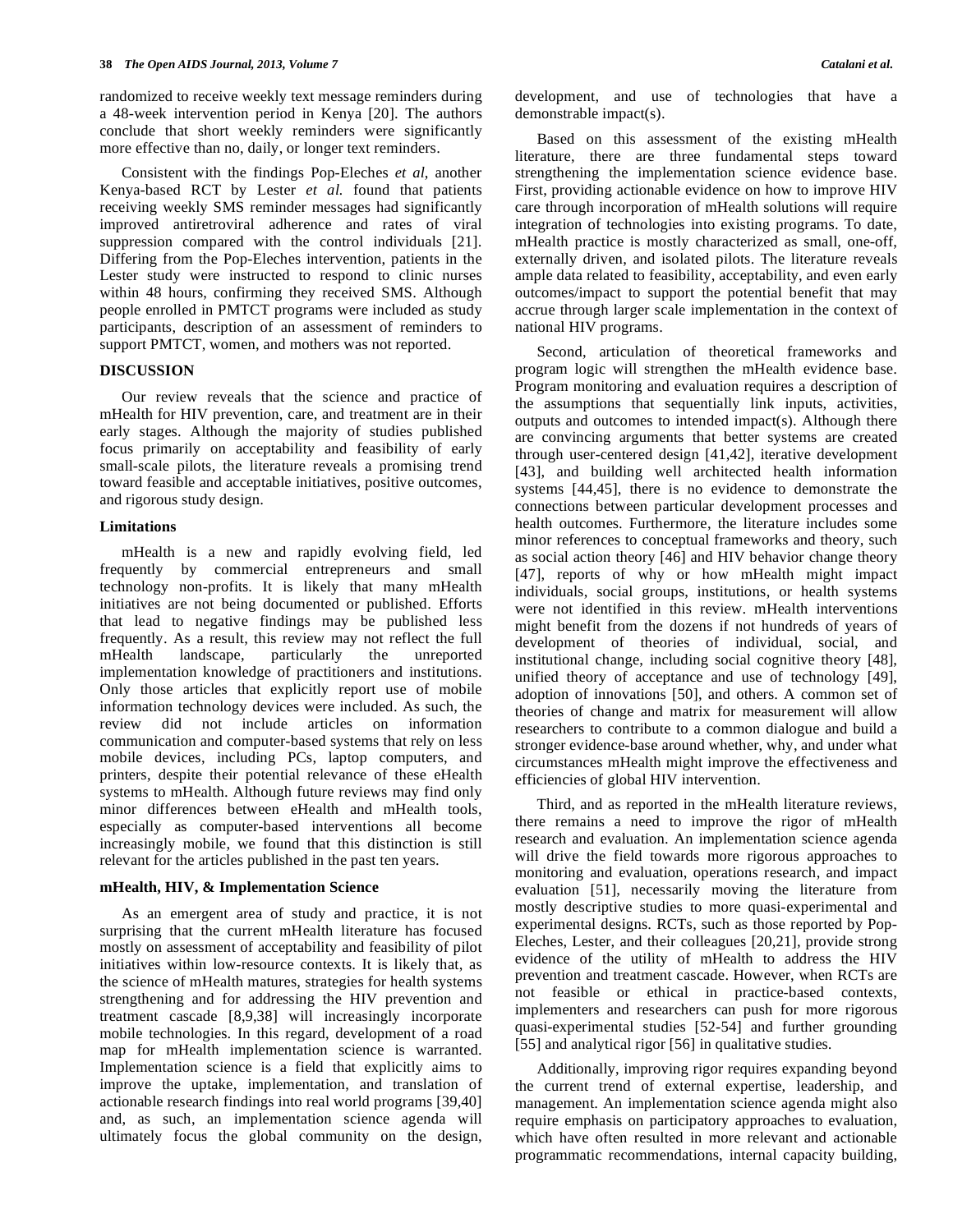and a sustainable culture of research within programs. Engaging frontline program directors, community leaders, PLHIV, and marginalized communities is critical to addressing HIV globally and practitioners of implementation science suggest that this tradition is particularly meaningful in their scientific agenda [57].

#### **mHealth & HIV Treatment & Prevention Programmatic Needs**

 There is now evidence that mHealth tools can improve linkage to care, retention in care, and adherence to ART, however there remain some critical gaps in the evaluation and implementation of mHealth solutions. Surprisingly, there is very sparse evidence on the use of mHealth to enhance VCT uptake. The increasing saturation of mobile phones among underserved communities around the world provides an opportunity for targeted and tailored VCT outreach, education, and communications campaigns. Although evidence supports the use of eHealth systems to improve supply chain management [58-61] for HIV/AIDS and other disease issues in LMICs --such as malaria treatment [62] - the literature does not report on the promising opportunities to use mobile devices to track medications and other supplies essential for HIV service delivery at scale. Similarly, the literature on the use of eHealth systems for CD4 screening [33] has not translated to any evidence around the utility of mHealth systems.

 The literature describes mHealth implementations among diverse urban and rural communities around world, however there is a lack of focus on key populations at higher risk of HIV exposure. HIV and AIDS is distinct from most other diseases and health conditions in that HIV individuals often experience lifetime stigma and discrimination [63]. Moreover, behaviors related to acquisition of HIV infection are associated with social and economic vulnerabilities [63]. Key populations -- such as pregnant mothers, sex workers, users of injection drugs, and men who have sex with men - are not only at higher risk for HIV infection, but are also less likely to access standard treatment and the other related HIV health services due to stigma and discrimination they face from the general population as well as providers [64-70]. Given the promise of mobile technology to deliver services beyond traditional clinical settings and to improve security and confidentiality of health information, greater attention to appropriately designed mHealth interventions is warranted.

 Despite the feminization of HIV [71], few articles focus specifically on women and only two mention pregnant women as the target study group. One report describes a recently initiated RCT using mobile phones for data collection [72] and the other includes pregnant women in its sample but presents no findings relevant to PMTCT [21]. We found no articles that describe the use of mobile technology to support PMTCT programs, although one article on mHealth for improving efficiency of early infant diagnosis was published after the literature collection deadline [73]. The nearly complete absence of published data on mHealth for PMTCT is surprising given its priority with the global HIV-response community [74].

#### **CONCLUSION**

 Our review of the evidence-based for mHealth and HIV reveals that the science and practice are evolving rapidly, but still in their early stages. Small-scale efforts, pilot projects, and preliminary descriptive studies are advancing toward increasingly systematic and rigorous monitoring/evaluation, operations research, and impact evaluation. However, there remains several gaps in an implementation science agenda. mHealth pilots must begin to scale and integrate into local and national HIV prevention and treatment programs, mHealth theoretical frameworks and program logic must be articulated and evaluated, and the overall rigor of mHealth research and evaluation must be improved to strengthen and provide actionable evidence for program leaders, policymakers, and funders.

 There is evidence that mHealth tools can improve linkage to care, retention in care, and adherence to ART. Future mHealth efforts should address additional programmatic needs such as VCT uptake, PMTCT, laboratory management, and supply chain management. Most importantly, mHealth efforts must explicitly acknowledge the global focus on the most HIV-vulnerable communities, such as women, children, sex workers, MSM, and migrants.

### **CONFLICT OF INTEREST**

 The authors confirm that this article content has no conflict of interest.

#### **ACKNOWLEDGEMENTS**

 This research was led by the Research and Evaluation Sub-Committee of the Health Informatics Public Private Partnership, a collaboration of the United States Agency for International Development (USAID), the Centers for Disease Control and Prevention (CDC), and the Office of the Global AIDS Coordinator (OGAC). Special thanks to institutional partners InSTEDD, mHealth Alliance, and Partners in Health. Editorial thanks to Barrot Lambdin of Pangaea Global AIDS Foundation.

#### **REFERENCES**

- [1] WHO. WHO global observatory for e-health series New horizons for health through mobile technologies. Observatory. Geneva: WHO 2011; p. 3.
- [2] Tudor CL, van-Velthoven MHMMT, Brusamento S, *et al*. Integrating interventions for prevention of transmission of HIV from mothers to infants during pregnancy, delivery and breastfeeding with other healthcare services to increase the coverage. Cochrane Database Syst Rev (Online). 2011; (6): CD008741.
- [3] Bailey R, Moses S, Parker C, Agot K. Male circumcision for HIV prevention in young men in Kisumu, Kenya: a randomised controlled trial. Lancet 2007; 369(9562): 643-56.
- [4] Gray R, Kigozi G, Serwadda D. Male circumcision for HIV prevention in men in Rakai, Uganda: a randomised trial. Lancet 2007; 369(9562): 657-66.
- [5] Baeten J, Celum C. Antiretroviral pre-exposure prophylaxis for HIV-1 prevention among heterosexual African men and women: the Partners PrEP study. IAS Conference on HIV Pathogenesis, Treatment and Prevention. Rome; 2011.
- [6] UNAIDS. Getting to zero: 2011-1015 Strategy. Development. Geneva: UNAIDS 2010.
- [7] Clinton HR. Remarks on "Creating an AIDS-Free Generation". Bethesda: National Institute of Health 2011.
- [8] El-sadr WM, Affrunti M, Gamble T, Zerbe A. Antiretroviral Therapy : a promising HIV prevention strategy ? J Acquir Immune Defic Syndr 2010; 55:116-21.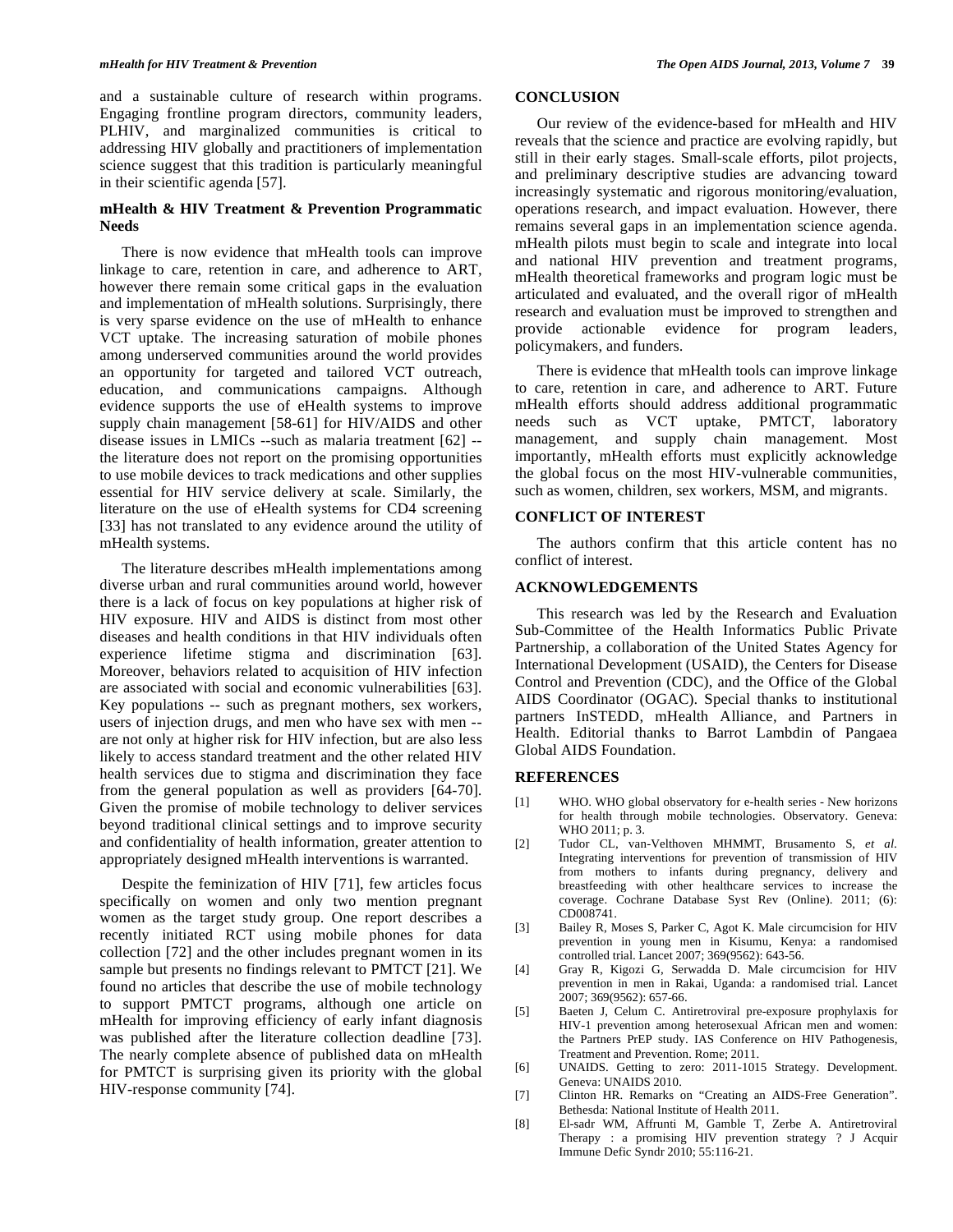- [9] Micek MA, Gimbel-Sherr K, Baptista AJ, *et al*. Loss to follow-up of adults in public HIV care systems in central Mozambique: identifying obstacles to treatment. J Acquir Immune Defic Syndr (1999) 2009; 52(3): 397-405.
- [10] Rosen S, Fox MP. Retention in HIV care between testing and treatment in sub-Saharan Africa: a systematic review. Bartlett J, Ed. PLoS 2011; 8(7): e1001-56.
- [11] Kranzer K, Lewis JJ, Ford N, *et al*. Treatment interruption in a primary care antiretroviral therapy program in South Africa : cohort analysis of trends and risk factors. J Acquir Immune Defic Syndr 2010;55(3):17-23.
- [12] Chiasson MA, Hirshfield S, Rietmeijer C. HIV prevention and care in the digital age. J Acquir Immune Defic Syndr 2010; 55(Suppl. 2).
- [13] mHealth Alliance. What is mHealth?Available at: www.mhealthalliance.org 2012.
- [14] Torgan C. The mHealth summit: local & global converge. Washington D.C; 2009.
- [15] WHO. M-Health. Geneva: WHO 2013.
- [16] Blaya J. E-health technologies show promise in developing countries. Health Aff 2010; 29(2): 244-51.
- [17] Kho A, Henderson LE, Dressler DD, Kripalani S. Use of handheld computers in medical education. A systematic review. J Gen Intern Med 2006; 21(5):531-7.
- [18] Marcus J, Wong Kromhout W. NIH recognizes engineering professor's innovative research with major award: pioneering work on cell-phone imaging could transform global health care. Los Angeles: UCLA Newsroom 2009.
- [19] Brock TP, Smith SR. Using digital videos displayed on personal digital assistants (PDAs) to enhance patient education in clinical settings. Int J Med Inform 2007; 76(11-12): 829-35.
- [20] Crankshaw T, Corless IB, Giddy J, Nicholas PK, Eichbaum Q, Butler LM. Exploring the patterns of use and the feasibility of using cellular phones for clinic appointment reminders and adherence messages in an antiretroviral treatment clinic, Durban, South Africa. AIDS Patient Care STDS 2010; 24(11):729-34.
- [21] Pop-Eleches C, Thirumurthy H, Habyarimana JP, *et al*. Mobile phone technologies improve adherence to antiretroviral treatment in a resource-limited setting: a randomized controlled trial of text message reminders. AIDS (London, England) 2011; 25(6):825-34.
- [22] Lester RT, Ritvo P, Mills EJ, *et al*. Effects of a mobile phone short message service on antiretroviral treatment adherence in Kenya (WelTel Kenya1): a randomised trial. Lancet 2010; 376(9755):1838-45.
- [23] Gold J, Lim MSC, Hellard ME, Hocking JS, Keogh L. What's in a message? delivering sexual health promotion to young people in Australia *via* text messaging. BMC Public Health 2010; 10: 792.
- [24] Samal L, Hutton HE, Erbelding EJ, Brandon ES, Finkelstein J, Chander G. Digital divide: variation in internet and cellular phone use among women attending an urban sexually transmitted infections clinic. Bull NY Acad Med J Urban Health 2010; 87(1):122-8.
- [25] Swendeman D, Rotheram-Borus MJ. Innovation in sexually transmitted disease and HIV prevention: Internet and mobile phone delivery vehicles for global diffusion. Curr Opin Psychiatry 2010; 23(2):139-44.
- [26] Tolly K De, Alexander H, Town C. Innovative use of cellphone technology for HIV / AIDS behaviour change communications : 3 pilot projects Cellphones4 HIV project SMS ARV reminders : TAC adherence clubs. Cell 2009;(May 2008):1-13.
- [27] Vidrine DJ, Arduino RC, Gritz ER. Impact of a cell phone intervention on mediating mechanisms of smoking cessation in individuals living with HIV/AIDS. Nicotine Tobacco Res 2006; 8 Suppl 1: S103-8.
- [28] Levine D, McCright J, Dobkin L, Woodruff AJ, Klausner JD. SEXINFO: a sexual health text messaging service for San Francisco youth. Am J Public Health 2008; 98(3): 393-5.
- [29] Welz T, Herbst K. Anonymous HIV testing with participantcontrolled access to results using handheld computers: a new model of HIV testing used in a household survey in rural South Africa. Sex Transm Dis 2008; 35(4): 372-6.
- [30] Perron NJ, Dao MD, Kossovsky MP, *et al*. Reduction of missed appointments at an urban primary care clinic: a randomised controlled study. BMC Fam Pract 2010;11(79):p.8.
- [31] Kunutsor S, Walley J, Katabira E, *et al*. Using mobile phones to improve clinic attendance amongst an antiretroviral treatment

cohort in rural Uganda: a cross-sectional and prospective study. AIDS Behav 2010;14(6):1347-52.

- [32] Marcus J, Wong Kromhout W. NIH recognizes engineering professor's innovative research with major award: pioneering work on cell-phone imaging could transform global health care. Los Angeles: UCLA Newsroom 2009.
- [33] Fraser HSF, Allen C, Bailey C, Douglas G, Shin S, Blaya J. Information systems for patient follow-up and chronic management of HIV and tuberculosis: a life-saving technology in resource-poor areas. J Med Intern Res 2007; 9(4): e29.
- [34] Chang LWLW, Kagaayi J, Nakigozi G, *et al*. Letter to the Editor: Responding to the human resource crisis: peer health workers, mobile phones, and HIV care in Rakai, Uganda. AIDS patient care and STDs. Mary Ann Liebert, Inc. 140 Huguenot Street, 3rd Floor New Rochelle, NY 10801-5215 USA 2008; 22(3):173-4.
- [35] Donald S, Ulrike R, Charissa B, Skinner D. Evaluation of use of cellphones to aid compliance with drug therapy for HIV patients. Aids Care-Psychol Socio-Med Asp Aids/HIV 2007; 19(5): 605-7.
- [36] Cohen CE, Coyne KM, Mandalia S, Waters AM, Sullivan AK. Time to use text reminders in genitourinary medicine clinics. Int J STD AIDS 2008; 19(1):12-3.
- [37] Shet A, Arumugam K, Rodrigues R, *et al*. Designing a mobile phone-based intervention to promote adherence to antiretroviral therapy in South India. AIDS Behav 2010;14(3): 716-20.
- [38] Ammassari A, Trotta MP, Shalev NM, *et al*. Timed short messaging service improves adherence and virological outcomes in HIV-1–infected patients with suboptimal adherence to antiretroviral therapy. J Acquir Immune Defic Syndr 2011; 58(4):e113-5.
- [39] Micek M, Gimbel-Sherr K, João Baptista A, *et al*. Mozambique : Identifying obstacles to treatment. J Acquir Immune Defic Syndr 2010; 52(3): 397-405.
- [40] Madon T, Hofman KJ, Kupfer L, Glass RI. Implementation Science. Science 2008; 318:1728-9.
- [41] The global fund to fight AIDS tuberculosis and malaria, United States Agency for International Development (USAID), World Health Organization (WHO), special program for research and training in tropical diseases JUNP on H (UNAIDS), The World Bank. Framework for Operations and Implementation Research in Health and Disease Control Programs 2008.
- [42] Dabbs ADV, Myers BA, Mc Curry KR, *et al*. User-centered design and interactive health technologies for patients. Comput Inform News 2009; 27(3):175-83.
- [43] Norman D. The design of everyday things. New York: Basic Books 1988.
- [44] Nielsen J. Iterative user interface design. IEEE Compute 1993; 26(11):32-41.
- [45] Jones DT, Duncan R, Langberg ML, Shabot MM. Technology architecture guidelines for a health care system. Proceedings AMIA Symp 2000; pp. 399-402.
- [46] Stansfield S, Orobaton N, Lubinski D, Uggowitzer S, Elec BE, Mwanyika H. The case for a national health information system architecture ; a missing link to guiding Nat Dev Implementation. Belagio 2009; pp. 1-9.
- [47] Ewart C. Social action theory for a public health psychology. Am Psychol 1991;(46): 931-46.
- [48] Rotheram-Borus M-J, Richter L, Van Rooyen H, *et al*. Project masihambisane: a cluster randomised controlled trial with peer mentors to improve outcomes for pregnant mothers living with HIV. Trials 2011;12: 2.
- [49] Bandura A. Social cognitive theory: an agentic perspective. Ann Rev Psychol 2001; 52:1-26.
- [50] Lee Y, Kozar KA, Larsen KRT. The technology acceptance model : past, present, and future. Commun Assoc Inf Syst 2003; 12(1): 752-80.
- [51] Rogers EM. Diffusion of innovations. Glencoe: Free Press;1962.
- [52] Padian NS, Holmes CB, Mccoy SI, Lyerla R, Bouey PD, Goosby EP. Implementation science for the US president ' s emergency plan for AIDS relief ( PEPFAR ). J Acquir Immune Defic Syndr 2011; 56(3):199-203.
- [53] Handley MA, Schillinger D, Shiboski S. Quasi-Experimental designs in practice-based research settings: design and implementation considerations. J Am Board Fam Med 2011; 24(5): 589-96.
- [54] Bonell CP, Hargreaves J, Cousens S, *et al*. Alternatives to randomisation in the evaluation of public health interventions: